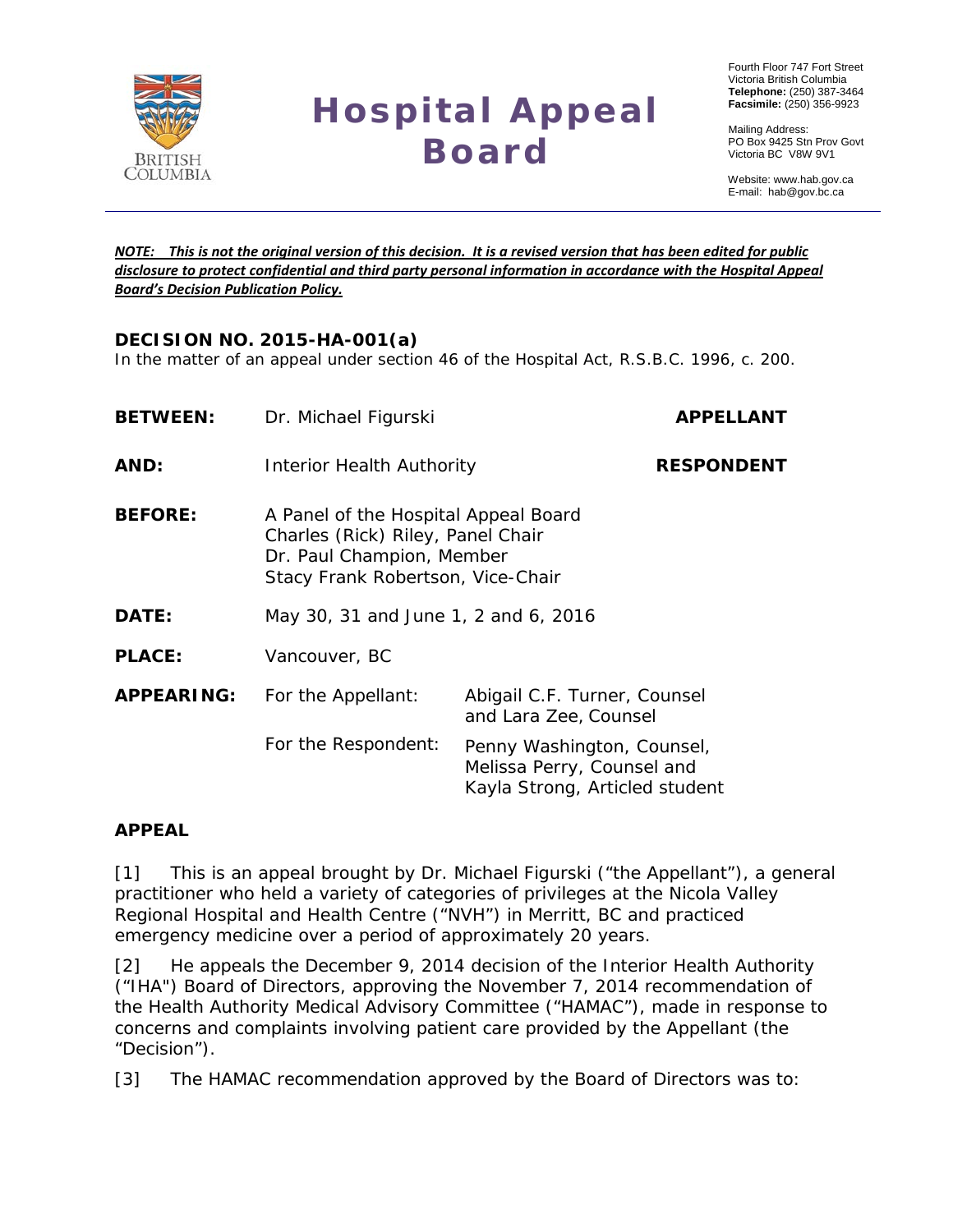- 1) summarily suspend the Appellant's privileges to practice medicine in all IHA facilities, as implemented by IHA medical administration on August 21, 2013, and
- 2) revoke the Appellant's existing privileges held in all IHA facilities.

[4] The Board of Directors also decided that no further application by the Appellant for privileges in IHA facilities would be considered unless the reviewing medical advisory committee is fully informed of the HAMAC's November 7, 2014 reasons for the revocation of the Appellant's privileges.

[5] The Appellant submits that after 20 years of continuous service in the emergency department there has been a very significant impact on him as a result of the Decision: he now has a permanent note on his record; he has faced scrutiny from his regulatory body; he has not been able to work in the emergency department since August 2013; he is not able to apply for locum positions that require hospital privileges; he has to disclose the particulars of the Decision on any future applications for privileges and any applications for licenses to practice in other provinces; it may affect his ability to apply for jobs in non-clinical settings; and without hospital privileges, he is now limited in the areas in which he can practice his profession.

# **ISSUES**

[6] The primary issue to be determined on this appeal is whether the summary suspension and decision to revoke all of the Appellant's privileges in all IHA facilities was warranted. This issue will be considered under the following subissues (which are discussed later in these reasons):

- 1. Was a summary suspension of the Appellant's privileges (pending a full review of the concerns) justified in the circumstances?
- 2. What is the appropriate quality of care/standard of care to be applied to the Appellant's conduct in this case?
- 3. Did the Appellant meet the applicable standard?
- 4. If not, is remediation appropriate in this case?

## **BACKGROUND**

## **The Appellant**

[7] The Appellant received his BSc (Honours) from the University of Manitoba. Subsequently, he undertook medical studies at the University of Manitoba, and a rotating internship in Winnipeg. The Appellant obtained his M.D. in 1986. He completed a ten month rural and remote residency in the intensive care unit and in anaesthesia at the Manitoba Health Sciences Center in 1989.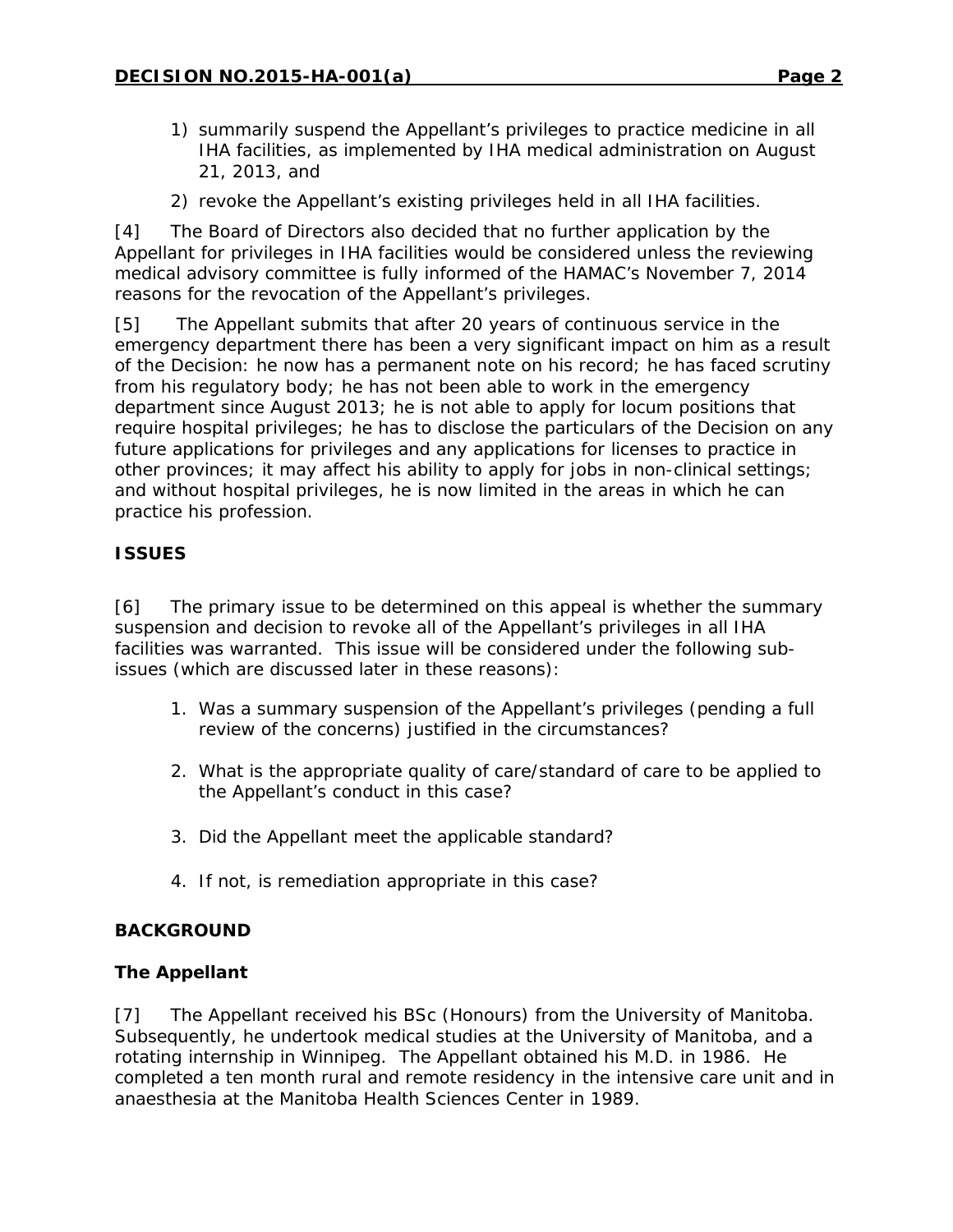[8] The Appellant practiced as a general practitioner ("GP") anesthetist in remote Arctic locations between 1988 and 1990. He served as a flight physician during this period. The Appellant was, and remains, qualified in advanced cardiac life support and advanced trauma life support with skills in resuscitation and critical care.

[9] In 1994, the Appellant undertook additional anaesthesia residency training at the University of California, Los Angeles, and its affiliated hospitals.

[10] Also in 1994, the Appellant accepted a position at the NVH in Merritt, BC, as an associate GP. Shortly thereafter, the Appellant established a family medicine clinic at the Big White ski resort near Kelowna, BC, approximately 200 kilometres distant from Merritt. He continued to provide weekend locum coverage at the NVH for three of six family physicians in Merritt, covering their emergency department responsibilities and also their inpatients under the "Rural Locum Program".

[11] The Appellant practiced in this manner for close to 20 years (to 2013), commuting regularly to the NVH from Big White to provide weekend locum coverage. This arrangement was initiated under hospital authorities that predated the IHA.

[12] During the period 1998 to 2005, the Appellant was also enrolled in the University of British Columbia's enhanced skills short-term residency program, and received training in emergency and sports medicine.

# **The IHA Decision**

l

[13] The IHA was created in 2001 by the BC provincial government to organize and operate health care services and facilities in the BC interior. The NVH in Merritt was included within the boundaries of the IHA.

[[1](#page-2-0)4] The IHA board of management<sup>1</sup> (the "Board of Directors"), in consultation with the executive body of the medical staff, creates bylaws for hospital medical staff: Hospital Act Regulation, B.C. Reg. 121/97, sections 2 and 4. The bylaws relevant to this appeal are the Medical Staff Bylaws for the Interior Health Authority (the "Medical Staff Bylaws"). They state that the IHA Board of Directors has authority over an appointment, and the cancellation, suspension or restriction of an appointment, to the medical staff: Article 3.1.4.

[15] The IHA appoints all members of its medical staffs in all of its hospitals annually. An appointment to the medical staff is valid for a period of one year. Physicians must apply for privileges annually.

[16] The IHA appointed the Appellant as a locum tenens staff member at the NVH each year between 2002 and 2013. Subsequent to his suspension, the Appellant did not apply for renewal of his privileges for 2014, or any following year.

[17] The emergency department (the "ER") at NVH provides emergency health services to address the urgent and emergent health care needs of individuals who

<span id="page-2-0"></span><sup>1</sup> Section 1 of the *Hospital Act* states that **"board of management"** means the directors, managers, trustees or other body of persons having the control and management of a hospital;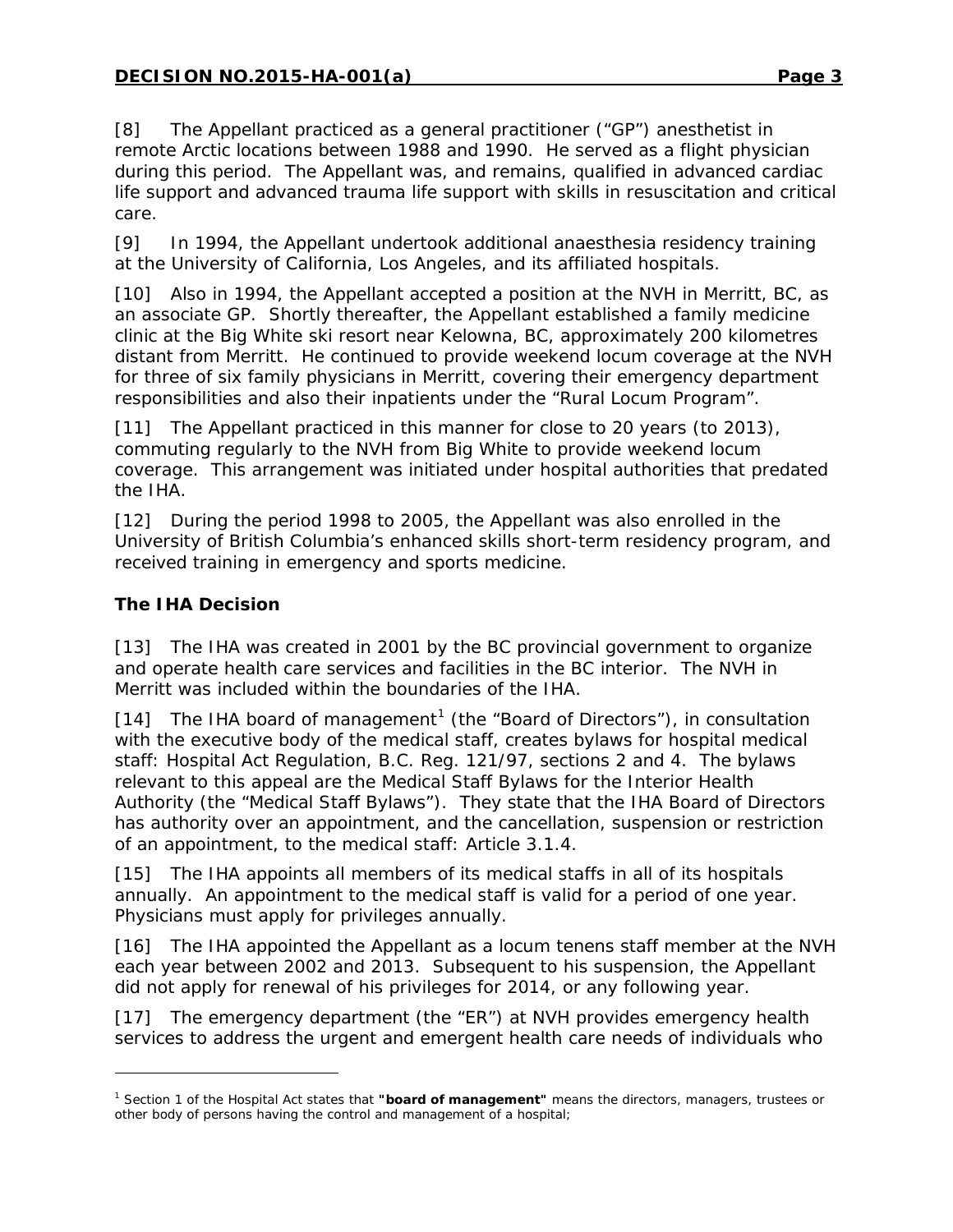walk into the department or are transported there via ground or air ambulance from in and around the Merritt area. The ER is open 24 hours per day, seven days per week, and is staffed with one Registered Nurse and one physician per shift on an on-call basis.

[18] In the spring of 2013, four cases giving rise for concern about the Appellant's clinical management were brought to the attention of Dr. S, Executive Medical Director of the region in which NVH is located.

[19] Dr. S asked to meet with the Appellant to review the cases, and a tentative meeting was scheduled. The Appellant did not attend as he wanted to review the medical records for the four cases before attending such a meeting and he was not able to access the records in time; they had been held by the Medical Record Department.

[20] On July 19, 2013, Dr. S asked Dr. R, Regional Medical Director of Emergency Services for the IHA, to lead an accountability review of the four cases. Dr. R was asked to provide an opinion on the standard of care provided by the Appellant in the four cases, consulting with another doctor for the rural physician perspective if and when needed. Dr. S also asked Dr. R to answer specific questions about each case on topics such as the Appellant's documentation, his investigation and treatment of the patient, as well as questions about the Appellant's communication, professional conduct and patient handover.

[21] The Appellant was advised that his practice was under review on July 22, 2013.

[22] Dr. R reviewed the files and interviewed the Appellant by telephone. He provided his report to Dr. S on August 21, 2013. In the summary of findings, Dr. R identified general concerns with the Appellant's patient care, which are summarized as follows:

- Emergency department physician documentation (e.g., patient medical history, physical, laboratory and radiology findings and treatment plan) consistently not completed, and very limited progress notes.
- In three of the four cases, documentation (e.g., progress notes) were not made in a timely manner and, in one case, there was no physician documentation in the emergency room record, no admission history and physical, and no handover note.
- Significant issues of handover care in three of the four cases.
- Significant issues of professional conduct and mannerisms towards patients and families in two of the four cases.

[23] Dr. R's summary of findings also set out a list of "significant case specific care issues" which will be discussed later in this decision.

[24] After reviewing Dr. R's report, Dr. Murray, Acting Vice President Medicine and Quality, summarily suspended the Appellant's privileges to practice medicine in all IHA facilities on August 21, 2013. In accordance with Article 11.2.1 of the Medical Staff Bylaws, any summary suspension must be considered at a special meeting of the HAMAC within two weeks of the suspension and the HAMAC is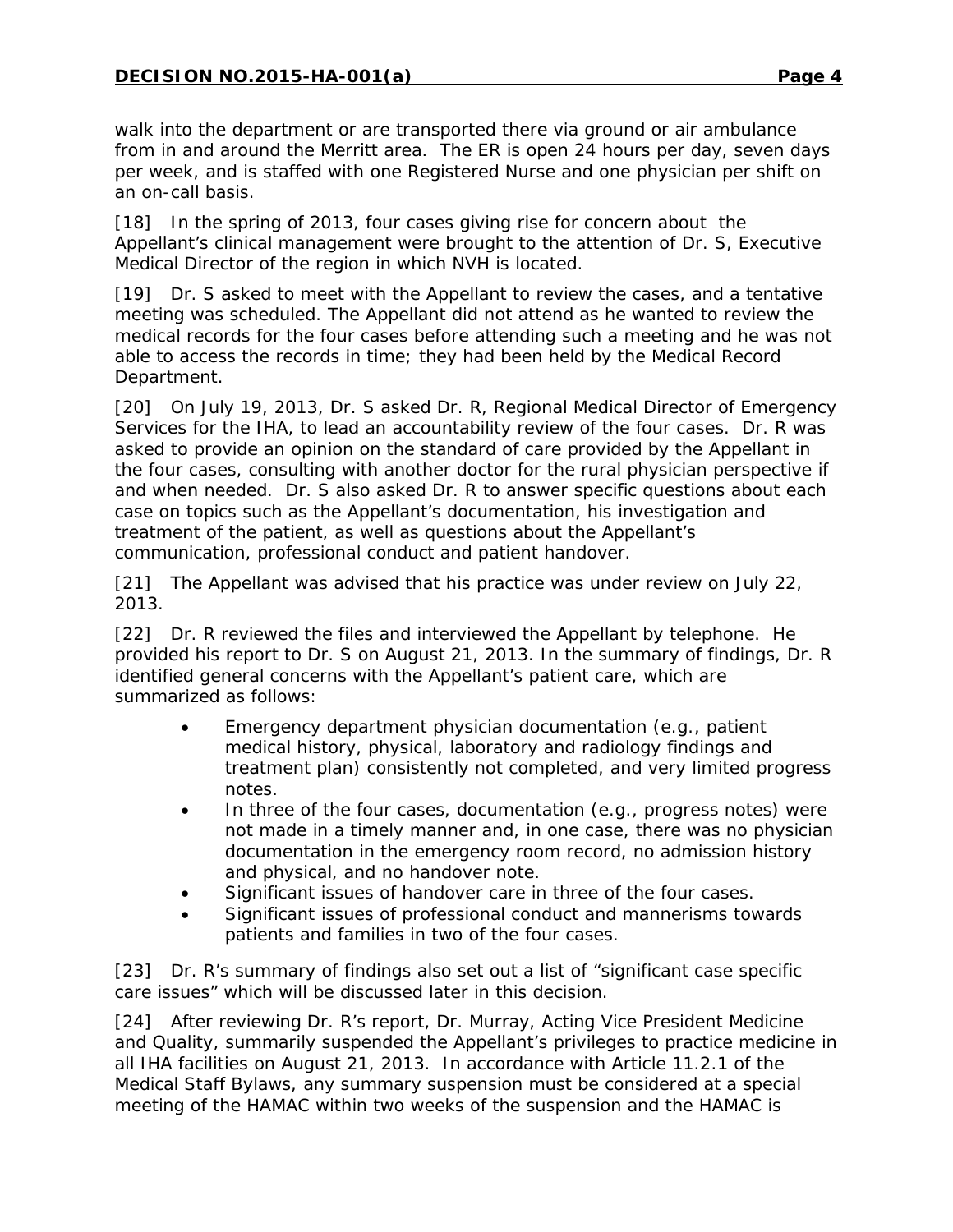required to make recommendations to the Board of Directors regarding the suspension after giving the member an opportunity to be heard.

[25] A special meeting of the HAMAC was scheduled. That meeting was postponed at the request of the Appellant's counsel.

[26] In 2014, the HAMAC held three special meetings to consider materials and evidence related to the Appellant's suspension. The meetings occurred on September 25, November 7 and November 28. Witnesses were called and submissions were made during the first two meetings. The third meeting was held for the limited purpose of addressing an objection by counsel for the Appellant.

[27] At the conclusion of the second meeting on November 7, 2014, HAMAC made three recommendations to the IHA Board of Directors. It recommended that:

- (1) the Board support the summary suspension of the Appellant, as implemented by Dr. Murray on August 21, 2013;
- (2) the Board revoke all existing privileges currently held by the Appellant in all IHA facilities; and that
- (3) no future application by the Appellant for privileges in the IHA be considered unless the reviewing medical advisory committee is fully informed of the reasons for the recommended revocation of his privileges made by the HAMAC during this special meeting of November 7, [2](#page-4-0)014. $^2$

[28] On December 9, 2014, a special meeting of the IHA Board of Directors was held to review the recommendations of the HAMAC regarding the Appellant's privileges. The Appellant and his counsel did not attend the meeting.

[29] At the December 9th meeting, the Board of Directors received the minutes from the three HAMAC meetings, HAMAC's recommendations, and a copy of the submissions made by the Appellant and Dr. S to the HAMAC. The Board of Directors noted that:

> … HAMAC was in unanimous agreement that the four cases reviewed by the HAMAC showed not only serious deficiencies with regard to communications with both staff and patients, and inadequate documentation within the patient charts, but also serious deficiencies with regard to clinical decision making. $^3$  $^3$

[30] At the conclusion of the meeting, the Board of Directors moved, and unanimously approved, the three recommendations of the HAMAC.

l

<span id="page-4-0"></span> $2$  The wording of the third recommendation was changed at HAMAC's third special meeting on November 28, 2014. For convenience, the wording used in this paragraph contains the amended language.

<span id="page-4-1"></span><sup>3</sup> Minutes of the December 9, 2014 In camera Special Board Meeting, page 2.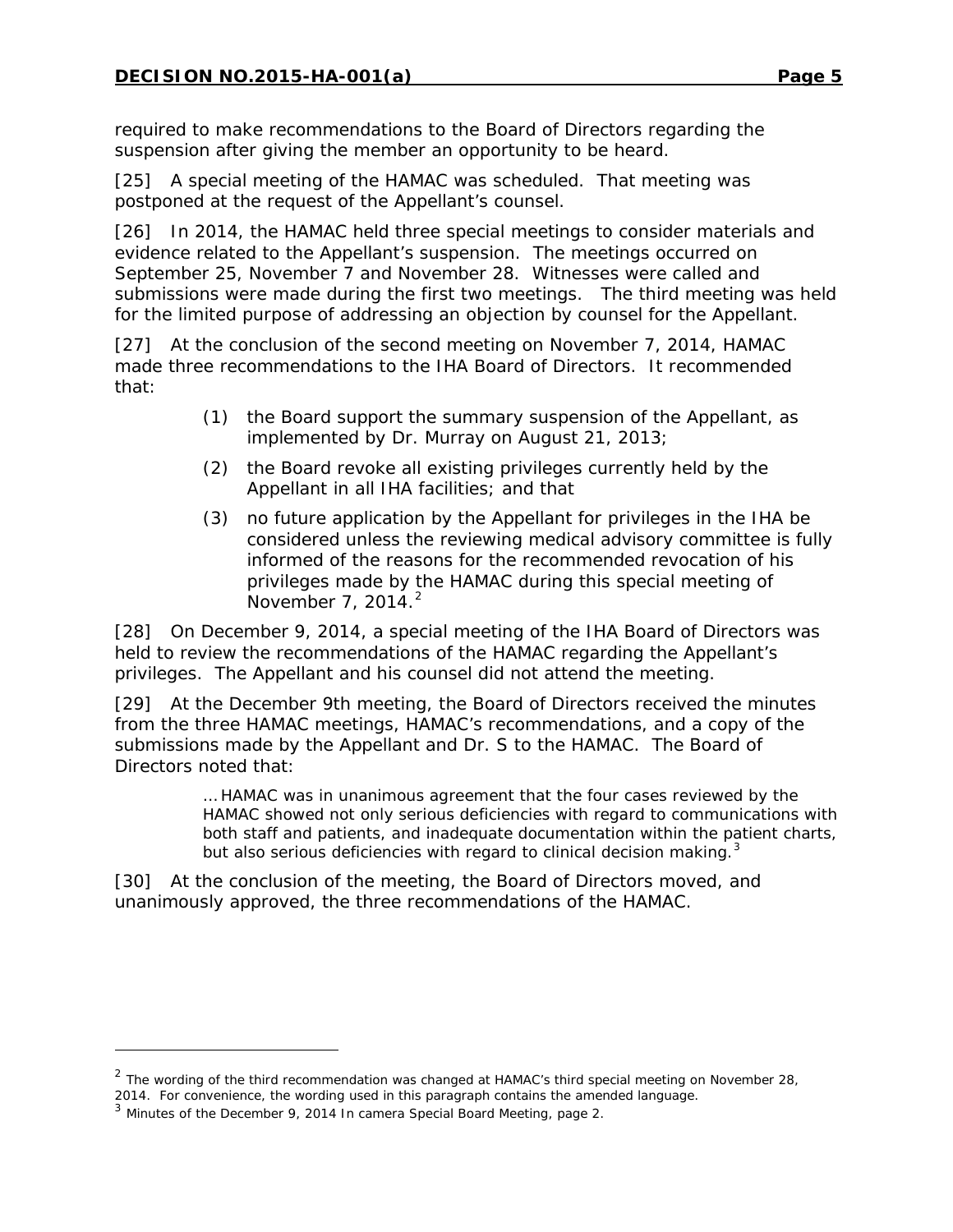#### **Notice of Appeal**

[31] Section 46(1) of the *Hospital Act* (the "Act") provides practitioners with a right of appeal to the Hospital Appeal Board (the "HAB") from a decision of a board of management that modifies, refuses, suspends, revokes or fails to renew a practitioner's permit to practice in a hospital.

[32] On February 27, 2015, the Appellant filed a Notice of Appeal against the Board of Director's decision, asking the HAB to set aside the decision, and to order that his privileges be reinstated. The grounds for the appeal are summarized as follows:

- $\triangleright$  The Board of Directors failed to consider and reject, properly or at all, the flawed or erroneous nature and scope of the review conducted by Dr. R.
- ▶ The Board of Directors failed to fully consider and give appropriate weight to the evidence of the Appellant and/or:
	- the expert evidence submitted by the Appellant; and
	- the references and/or evidence provided by nine individuals from the NVH medical and nursing staff.
- $\triangleright$  There is no objective evidence that would support any restriction on the Appellant's right to practice emergency room medicine in an IHA facility.
- $\triangleright$  There is no reliable objective or empirical evidence or, in the alternative, insufficient reliable objective evidence, which would justify the Board of Director's decision.
- > The Board of Directors failed to meet the requirements of natural justice and fairness.
- $\triangleright$  The Decision is unreasonable and against the weight of the evidence.
- $\triangleright$  The external review process was flawed; and
- $\triangleright$  The Board of Directors erred in failing to consider the best interests of the patients served by the NVH.

## **The IHA's response**

[33] In a response filed on April 13, 2015, the Respondent asks the HAB to affirm the decision of the Board of Directors.

[34] The Respondent submits that the Board of Director's decision is supported by the evidence, and is justified because the Appellant has compromised the care of his patients as a result of a well-documented pattern of deficiencies in his clinical judgment, communication and documentation. Further, the Respondent submits that previous efforts by the IHA to address concerns with the Appellant's practice have been unsuccessful. The Respondent submits that the Appellant has demonstrated a lack of insight into the issues with his care and has not learned from past efforts at remediation, despite well-documented concerns.

[35] In the alternative, if the Panel finds that the Decision was not justified, the Respondent's position is that there is no present need for the services of a locum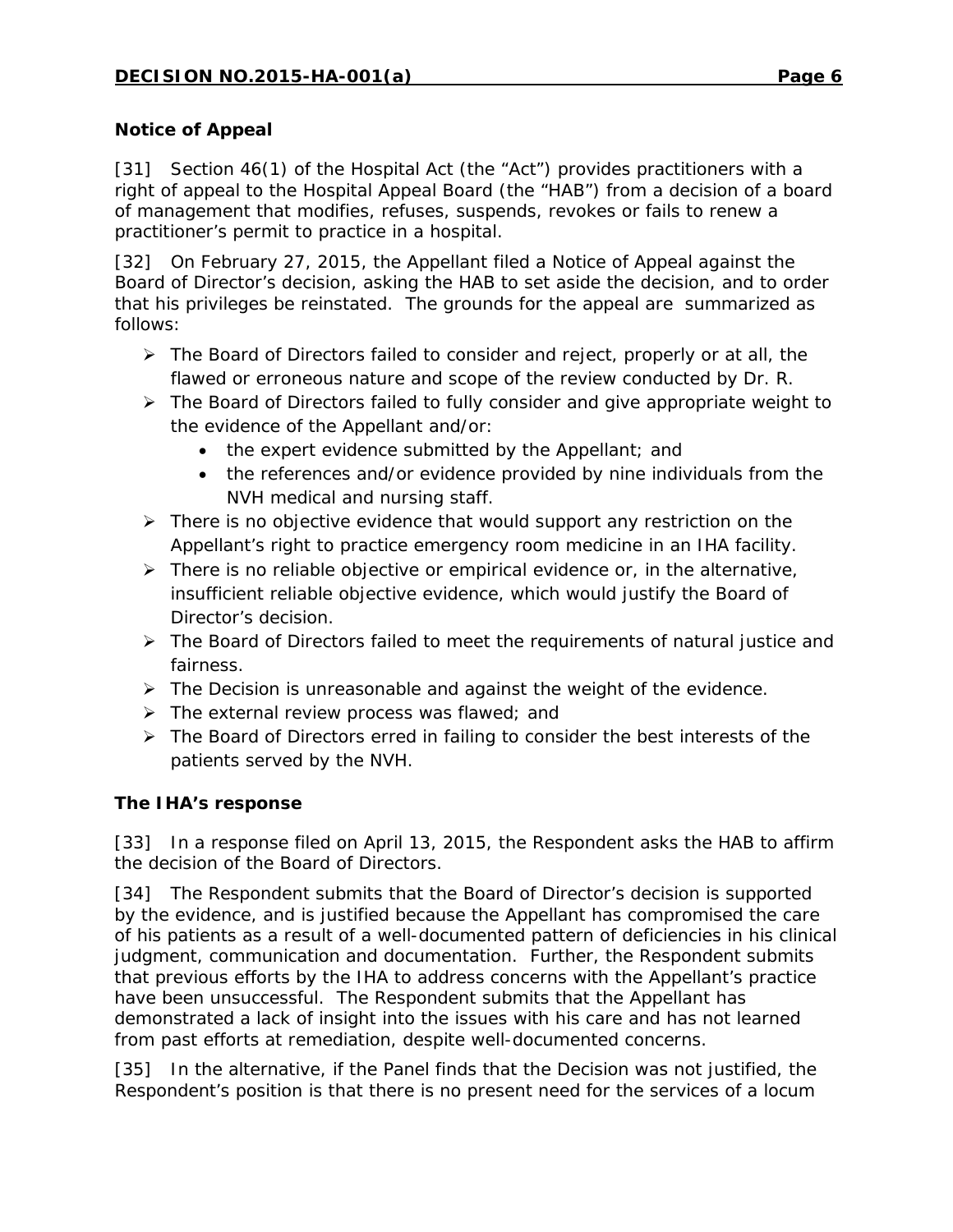at the NVH, as the present complement of physicians is able to meet the needs of Merritt patients.

## **NATURE OF AN APPEAL TO THE HAB**

[36] The HAB has broad decision-making powers on an appeal. Section 46(2) of the Act, states that the HAB may "affirm, vary, reverse or substitute its own decision for that of a board of management on the terms and conditions it considers appropriate". Further, pursuant to section 46(2.3) of the Act, "an appeal to the Hospital Appeal Board is a new hearing" of the subject matter of the appeal.

[37] Counsel for both the Appellant and the Respondent acknowledged that a hearing before the HAB is a "hearing *de novo*".

[38] In the HAB decision in *Dr. Timothy Ng v. Richmond Health Services Society*, (BC Hospital Appeal Board, February 6, 2003),("*Ng v. Richmond*") the HAB reviewed the board's powers and at pages 8-9 stated as follows regarding the nature of HAB hearings:

> In *Jain v. North and West Vancouver Hospital Society*, the Board (then known as the Medical Appeal Board) made it clear that:

"In the opinion of the Appeal Board, the appeal of a physician who is dissatisfied with the decision of the Board [of management] is a re-hearing in the full sense of that term."

Accordingly, the Board proceeded to hear evidence and argument in this matter as a hearing *de novo*, essentially ignoring the original decision in all respects.

Further, in *Iqbal v. Mission Memorial Hospital* the Board added:

"This board is thus required to consider the application as though it were in fact placed in the shoes of the Board of Management and to consider all of the evidence and, if so warranted, to reverse the earlier decision."

The *de novo* nature of the Board's appellate jurisdiction has been repeatedly confirmed by the Courts …. In *Dupras v. Mason* (1994), 99 B.C.L.R. (2d) 266 (C.A.), the Court of Appeal held that in a hearing *de novo* the question before the decision-maker is the very question that was before the tribunal below. 'A trial *de novo* ignores the original decision in all respects, except possibly for the purposes of cross-examination' (p. 273). The reference to a 'new hearing' in s. 8(8) of the Regulation [now section 46(2.3) of the *Hospital Act*] is a clearly plain language expression of the previous Regulation's reference to a 'hearing de novo'.

[39] The *de novo* nature of an appeal before the HAB means that in a case such as this one involving an appeal of a decision prejudicially affecting privileges, the onus or burden of proof to satisfy the HAB that the decision is appropriate rests with the Respondent Health Authority.

[40] Also in *Ng v. Richmond* the HAB considered whether the new hearing by the HAB could "cure" procedural defects in the hospital's decision-making process. It found on page 11 as follows:

> … the proceedings before this Board are not focused on whether the hearing below was procedurally fair. Any procedural deficiency by the Board has been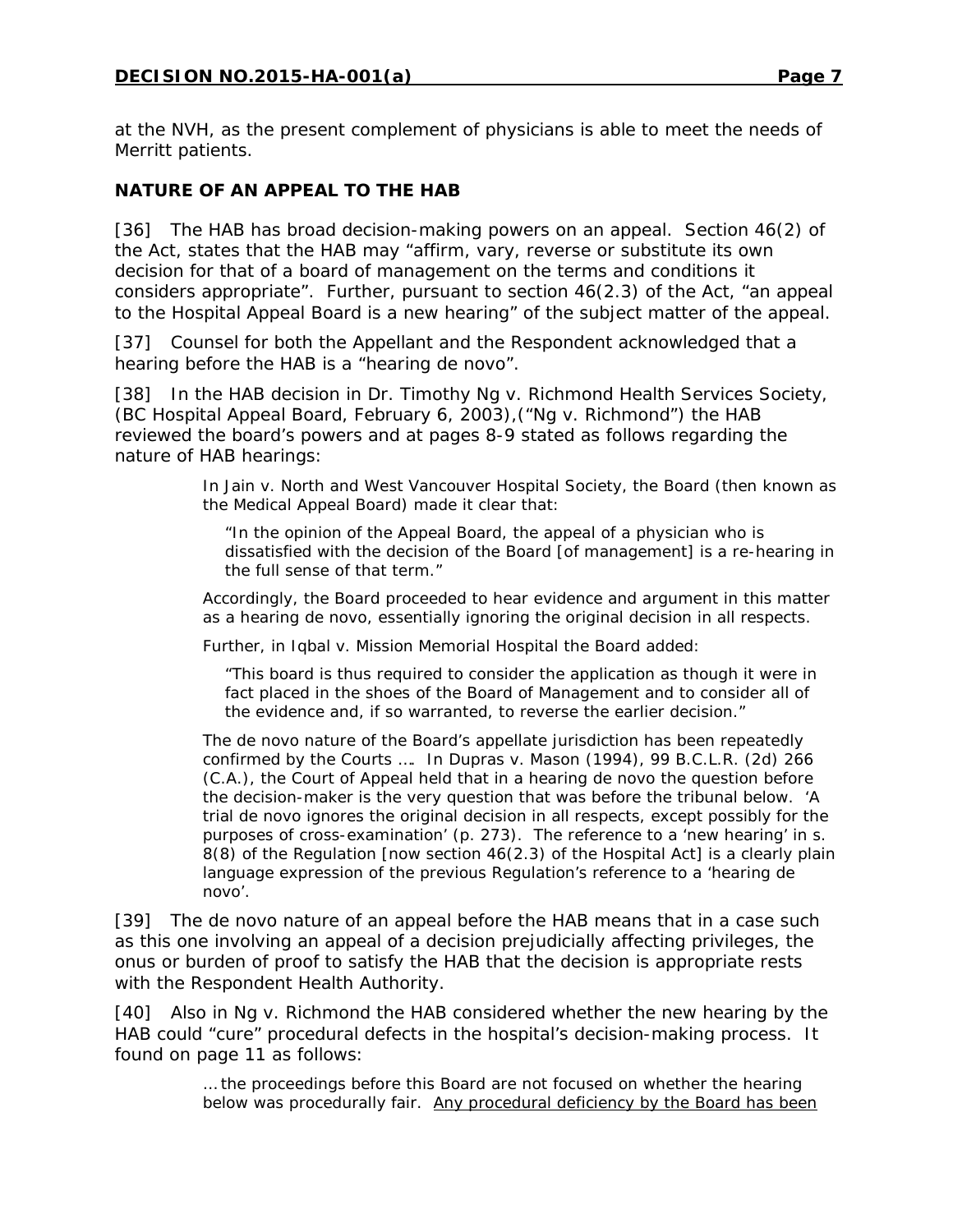cured by the hearing before this Board, which is intended to provide a new hearing on the merits, taking into account all the evidence including the manner in which privileges are addressed in the Medical Staff By-laws, following which the Board must make its own determination regarding Dr. Ng's privileges. [Emphasis added]

[41] Although some of the grounds of appeal are framed as a breach of procedural fairness in the decision-making process of the Board of Directors, Counsel for both the Respondent and Appellant acknowledge the principle set out above in *Ng v. Richmond*. However the Appellant's counsel submits that the Panel is still entitled to make a finding as to whether the hospital's proceedings afforded procedural fairness and if not, she submits that raises a question as to whether the decision should stand.

[42] In our view, the real issue to be determined in this case is whether, on the facts and evidence presented in this hearing, the decision to suspend and revoke the Appellant's privileges is warranted. As was the case in the *Ng v. Richmond*  decision, this Panel finds that any procedural deficiencies before the Board of Directors raised in the Appellant's appeal have been cured by the full hearing of this appeal, and will not be considered further.

[43] The Panel will proceed to consider the Appellant's case as though it were, in fact, placed in the shoes of the Board of Directors and consider the evidence afresh. Accordingly, the Health Authority bears the legal burden of proving, to the satisfaction of the Panel on a balance of probabilities in this hearing, that a decision to suspend and revoke the Appellant's privileges is appropriate.

## **THE REGULATORY CONTEXT**

## *Administration and management of hospitals*

[44] As noted above, the Act requires each hospital to have a board of management and bylaws or rules, including medical staff bylaws, to govern the administration and management of the hospital and the provision of a high standard of care and treatment for patients. The bylaws are not effective until approved by the Minister of Health: Act, section 2.

[45] Since 2001, the functions of boards of management have been exercised in public hospitals by regional health authority boards which control and manage hospitals in their assigned regions (*Health Authorities Act*, R.S.B.C. 1996, c. 180). The regional health authority in this case is the IHA. It is the board of management (e.g., the IHA), in consultation with the executive body of the medical staff, that creates bylaws and rules for hospital medical staff.

[46] In addition to bylaws, the IHA Board of Directors has also approved Medical Staff Rules for the IHA. The Rules govern the conduct of the medical staff in facilities and programs operated by the IHA, and the day-to-day processes by which members of the medical staff provide patient care. The relevant Rules will be discussed later in this decision.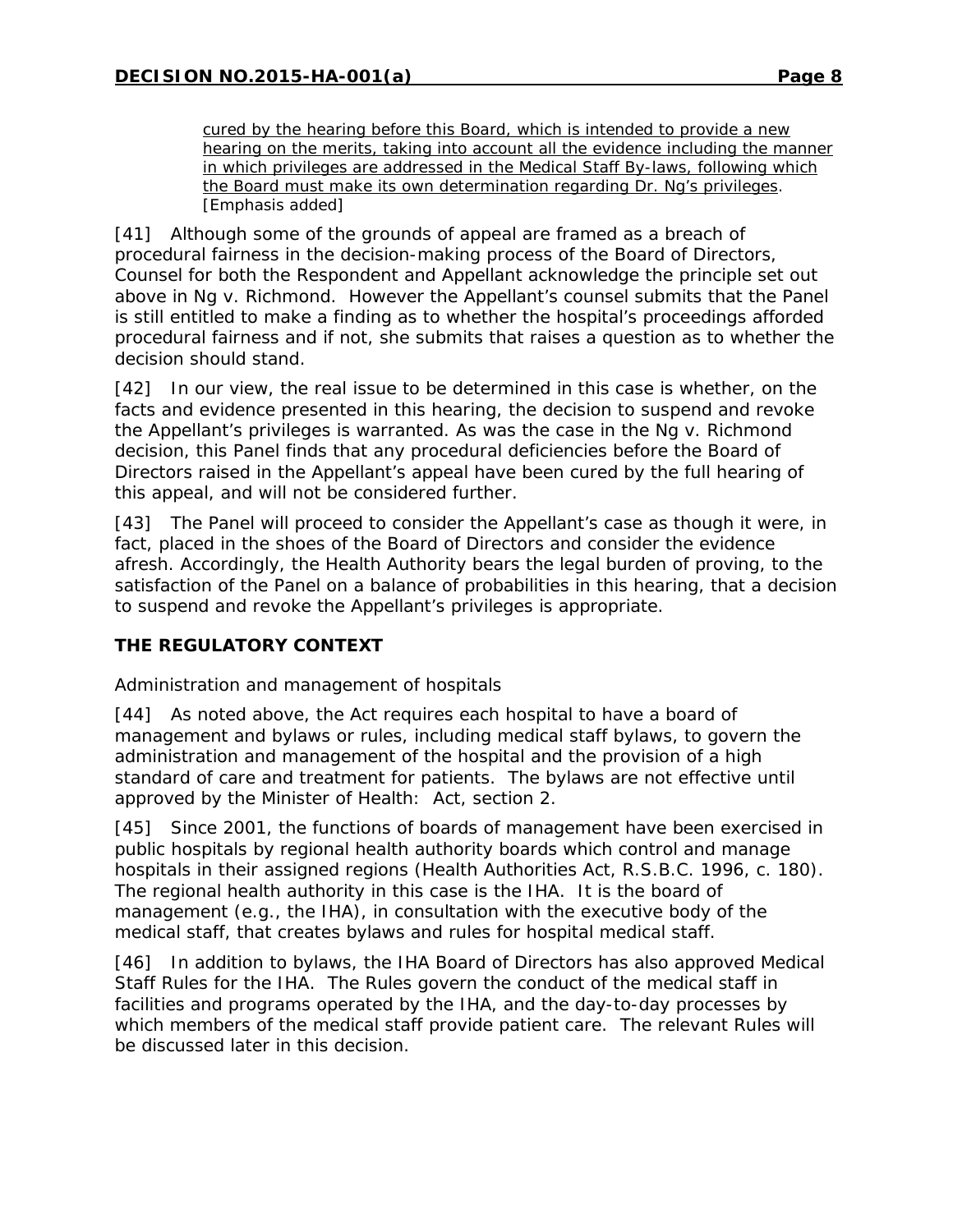#### *Physician privileges in a hospital*

[47] Every physician practicing in a hospital must be a member of the medical staff and have a valid permit to practice in a hospital issued by the health authority board: Hospital Act Regulation, section 7(1).

[48] The Medical Staff Bylaws state that the IHA Board of Directors has authority over an appointment and the cancellation, suspension or restriction of an appointment to the medical staff (Article 3.1.4).

[49] For an appointment to the medical staff, an applicant is required to be licensed to practice medicine and a member in good standing of the College of Physicians and Surgeons of British Columbia (the "BCCPS"). Under the Medical Staff Bylaws, the applicant must also:

- demonstrate the ability to provide patient care at an appropriate level of quality and efficiency (Articles 3.2.1 and 3.2.2.1); and
- demonstrate the ability to communicate and work with colleagues and staff in a cooperative and professional manner (Article 3.2.2.4).

[50] Under Article 11.1.1 of the Medical Staff Bylaws, hospital privileges may be cancelled, suspended, restricted or not renewed if a member of the medical staff engages in the following:

> 11.1.1 Unprofessional or unethical conduct or breach of professional ethics codes, or violation of the requirements set out in the legislation, Bylaws, Rules and policies of the Ministry of Health and the Board of Directors, ....

[51] Article 11.2.1.1 allows the CEO or the Senior Medical Administrator to summarily restrict or suspend privileges of a member of the medical staff by notifying the member in writing should either one become aware of a serious problem or potential problem which adversely affects or may adversely affect the care of patients or their safety and security. If this power is exercised, Article 11.2.1.1 then sets out the process to be followed, such as special meeting of the HAMAC and recommendations to the Board of Directors.

## *The nature of hospital privileges*

[52] In *Ng v. Richmond* the HAB considered the nature of hospital privileges, and accepted the following:

- a) Hospital privileges "are the mechanisms by which hospitals may grant to physicians the opportunity to treat their patients through the use of hospital resources." (page 10)
- b) A practitioner is not entitled to treat his patients in a hospital unless the practitioner holds a valid permit, issued by the hospital's board, to practice in the hospital. (page 11)
- c) A hospital is entrusted with the responsibility of providing health care to its patients and is responsible for the quality of that care. (page 11)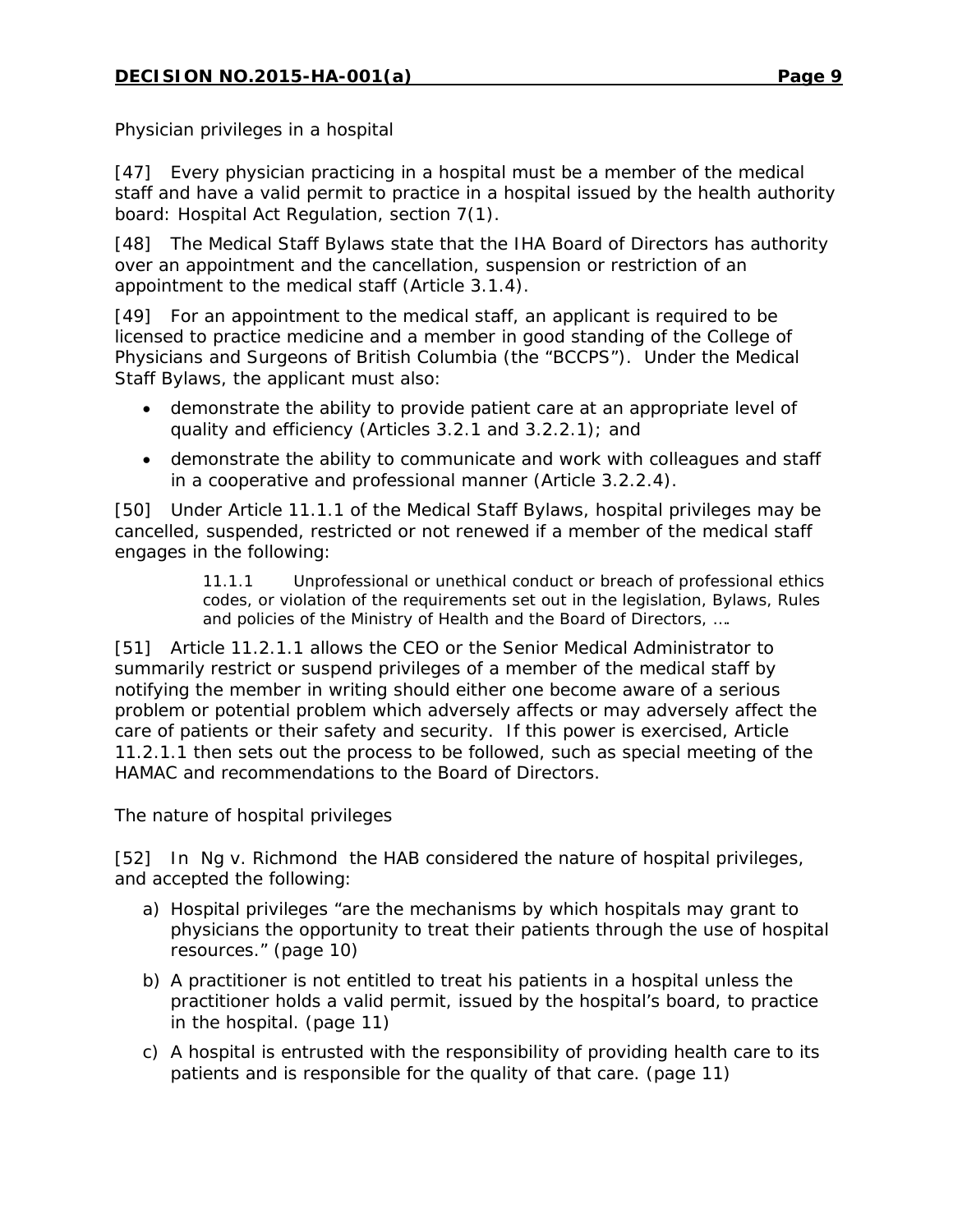- d) The potential liability of a hospital to patients for negligent treatment necessitates that a hospital administration concern itself with the quality of care within the hospital. (page 14)
- e) One of the keys to ensuring quality is the appointment and reappointment of competent, qualified physicians to the medical staff. (page 14)
- f) The primary factors considered in granting privileges to a physician are the competence and qualifications of a physician. (page 11)
- g) Other factors that can also be considered relate to the prompt completion of medical records, whether the physician has a personality that is disruptive, whether he works well as a part of a patient care team and cooperates with staff and his colleagues. (page 12)
- h) The hospital administrators and lay board of trustees rely upon physicians supervising each other and on the professional conduct of each person, and trust department heads to supervise their staff; i.e., they depend upon the medical society (i.e., the medical staff organization) "to function as a disciplinary body and a quality control mechanism over its members." (page 15)

[Emphasis added]

[53] This Panel has been guided by these principles when reviewing the merits of this appeal.

## **SUMMARY OF THE EVIDENCE**

A) The Patient Cases

[54] The events leading to the Appellant's suspension arose following the examination and review of the care given to four patients treated by the Appellant in the spring of 2013 in the emergency room of the NVH.

[55] The evidence regarding the four cases from 2013 included statements and complaints received from patients or family of those patients. A general description of the issues raised regarding the Appellant's care, is as follows:

*Case #1*

Issues regarding the Appellant's care that were considered on review were: (1) unprofessional conduct towards the patient and his family; and (2) lack of an appropriate transportation plan, including transport in a private vehicle with the accepting site being unaware of the transfer.

*Case #2*

Issues regarding the Appellant's care that were considered on review were: absence of emergency department documentation; lack of blood cultures or lactate ordered on patient despite elevated white blood cells; antibiotics not ordered until 7 pm the following day and choice of antibiotics not sufficient to cover potential sources of sepsis; no repeat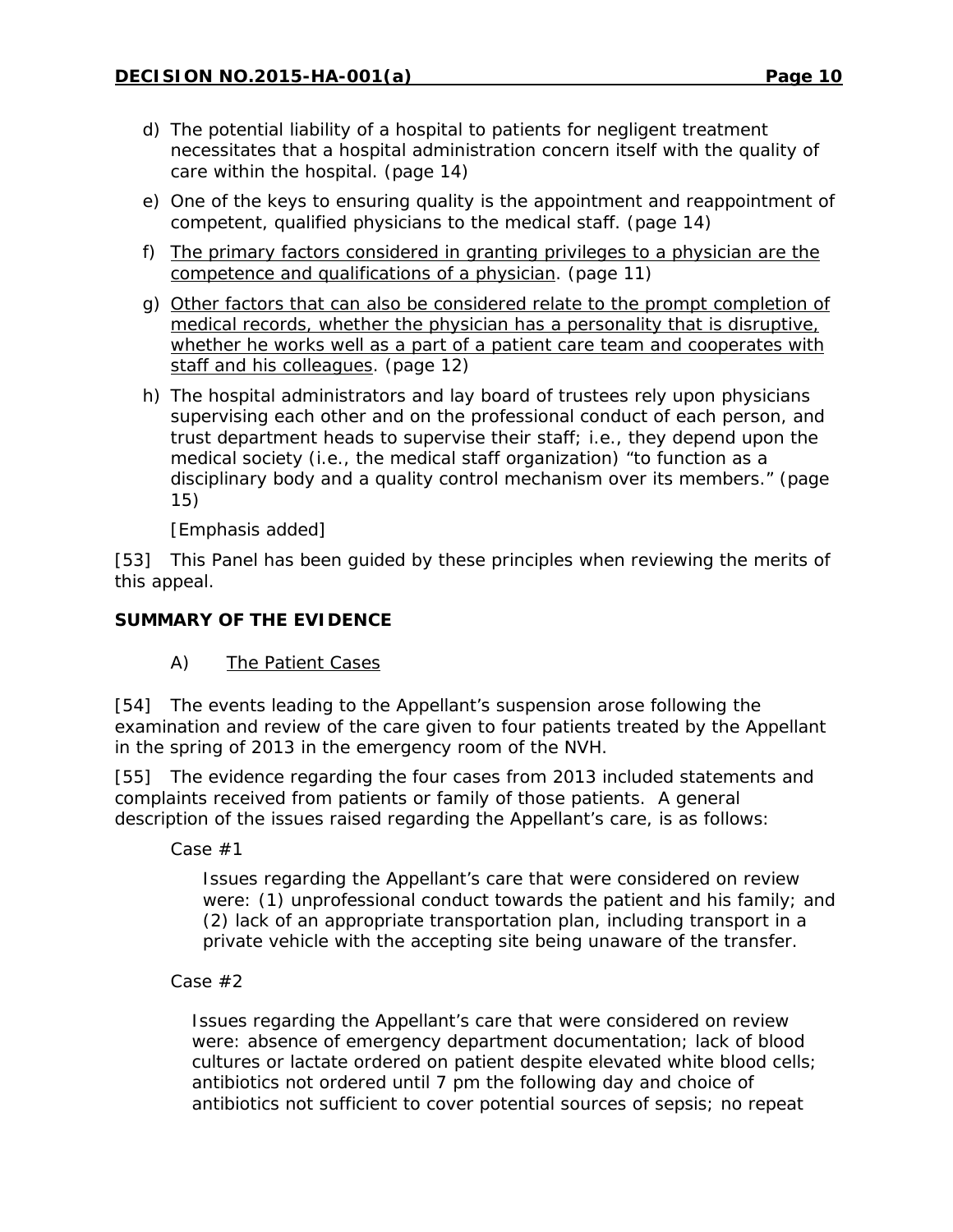blood work ordered for the day following admissions despite elevated white blood cell count and abnormal renal and hepatic tests; and allegations that the Appellant yelled at the patient.

#### *Case #3*

Issues regarding the Appellant's care that were considered on review were: no emergency department documentation; lack of investigation on admissions despite increased heart rate and low blood pressure; continued issues with lack of investigation the following day; despite worsening renal function there was limited intervention or transfer to higher level of care until the patient was seen by his family doctor; limited/no documentation on patient's chart as to condition/management plan; handover of patient from the Appellant to the family doctor occurred but without a handover note.

#### *Case #4*

Issues regarding the Appellant's care that were considered on review were: no emergency department documentation; no handover documentation signed by the Appellant to colleagues in Merritt (dictated note the following day); the drug Tenecteplase ("TNK") was not given to the patient by nursing staff and the Appellant failed to recognize the error; inadequate ECG testing; very limited transfer and handover of care documentation and instructions; standard of care issue regarding whether an angiogram ought to have been required.

[56] During the appeal hearing, the Panel also heard evidence regarding another case from 2009 (Case #5), which had previously been reviewed by Dr. S, where the patient presented with head and facial injuries and abdominal pain. Dr. S had discussions with the Appellant in 2009 about the case, and found the Appellant to be defensive about his conduct. However, the review was concluded without punitive action, in that it was seen as a "teaching moment".

[57] In addition to the 2009 case, there were two other instances of concerns raised involving the High Acuity Response Team ("HART") in 2011 and 2012. In both cases the outcome was an apology from the Appellant to the HART team. In the second instance, the HART team manager also apologized to the Appellant.

[58] The Respondent submits that it provided evidence regarding these past incidents to demonstrate a trend in both the Appellant's patient care and attitude.

## B) The Respondent's experts' review of the cases

#### *1. Dr. R, Medical Director Emergency Services, IHA*

[59] In July and August 2013, Dr. R conducted the accountability review of the above-noted cases that had come to the attention of Dr. S.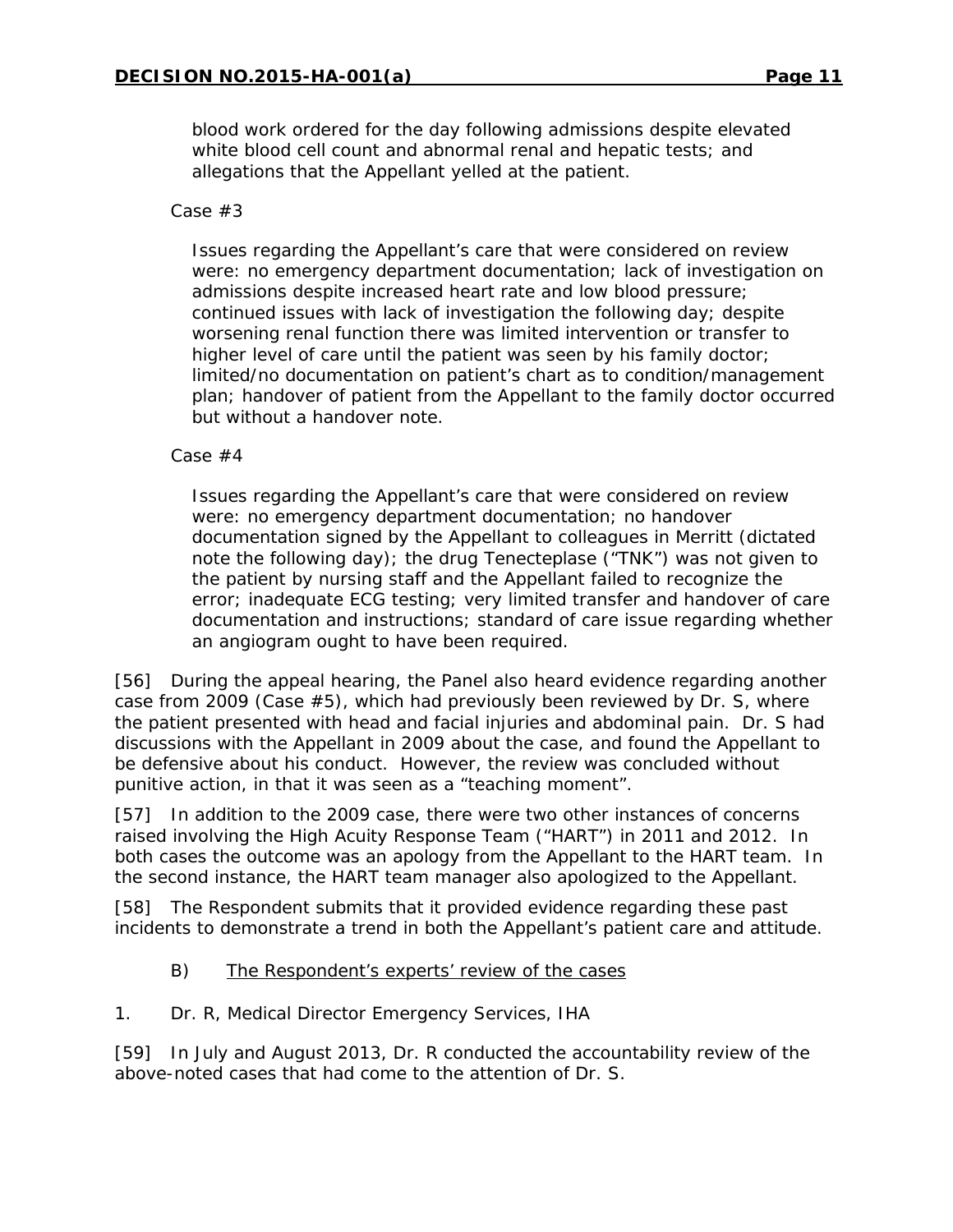[60] Dr. S asked Dr. R to conduct the review from the perspective of a director of an emergency room, and asked Dr. R to answer a number of specific questions about each case. The report sets out the facts of the cases and identifies concerns. It makes no recommendations. This was the first review of this kind carried out by Dr. R. Dr. is an IHA expert on small hospital emergency rooms and is responsible for patient transfer within the IHA.

[61] Dr. R testified that, prior to doing the review, he had had cases transferred to him at the Royal Inland Hospital from the Appellant that were similar to the four cases that he reviewed. He also testified that no quality assurance reviews were being carried out at the NVH by the medical staff prior to the completion of his report.

[62] Dr. R reviewed the four patients' medical records and interviewed the Appellant for one hour by telephone on August 20, 2013, the day before the report was submitted to the IHA administration.

[63] In his written review, Dr. R noted several general deficiencies in the Appellant's performance. As noted earlier, these included deficiencies in the standard of care in all four of the cases, incomplete emergency room physician documentation in three of the four cases, and no written handover notes. In addition, he noted allegations regarding insensitive conduct and mannerisms toward two of the four patients and/or their families.

[64] Dr. R also identified significant care issues in each of the four cases. These include:

- In case #1, permitting an acutely ill psychiatric patient to be transferred in a private vehicle after administration of medication, and declining the family's request for transfer by ambulance.
- In cases  $\#2$  and  $\#3$  involving two seriously ill patients, the Appellant did not initiate follow-up investigations on a daily basis and, while he performed emergency investigations, they did not seem comprehensive and thorough.
- In case #3, failure to aggressively care for this patient (investigations, aggressive fluid resuscitation, initiation of the IHA sepsis protocol, transfer for specialist care). Dr. R notes that the Appellant felt that the patient did not want to be transferred from Merritt, but there is no note to this effect in the chart.

In case #3, the patient's family doctor, upon receiving handover from the Appellant, initiated the IHA sepsis protocol and consulted and transferred the patient to internal medicine in Kamloops. This patient died a few days later due to sepsis and renal failure.

• In case #4, failure to follow up to ensure that the drug TNK was administered by nursing staff, not being present when TNK should have been given, and then not noticing, through regular patient assessment, that the TNK had not been given.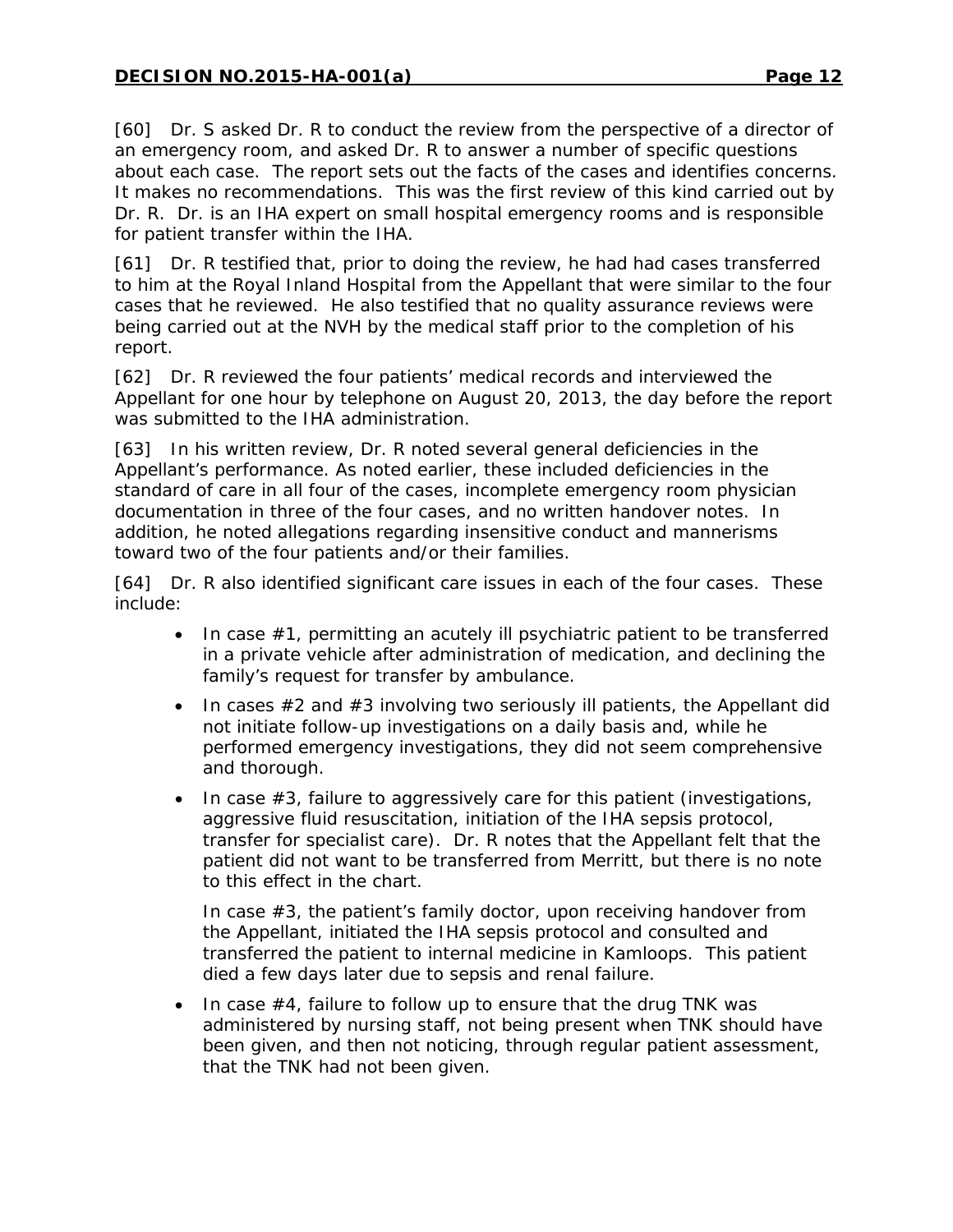In case #4, he also failed to consult with cardiology regarding this patient's care, which is the standard of care for a patient presenting with a ST elevation myocardial infarction. While the Appellant's note states that she was not a candidate for angioplasty given her age, Dr. R states that this case should have been discussed with cardiology to assess her appropriateness for angiography.

[65] Regarding case #2, while the patient died, and there were some issues identified regarding the care provided by the Appellant, Dr. R concluded that in his opinion the issues with the Appellant's care did not likely contribute to her death.

#### *2. Dr. T, Department Head Emergency Medicine, Royal Columbian Hospital*

[66] In 2015, at the request of the Respondent's counsel, Dr. T was engaged to provide an opinion regarding the clinical management of the four cases from 2013, plus case # 5 from 2009. His report, dated August 25, 2015, was entered as an exhibit and Dr. T testified at the hearing to give expert evidence on the standard of care to be provided by physicians in emergency departments.

[67] Dr. T's assessment comprised a retrospective review of the medical records related to the care of the five patients and an opinion based on that information. He did not interview the patients, their relatives, or the Appellant. He testified that he was provided with the Appellant's written responses to the concerns identified that had been provided to HAMAC. Dr. T stated that he looked solely at the care provided and was not asked to make recommendations.

[68] Dr. T was asked to advise whether the clinical management of each of the five cases was "within the standard of care of a reasonable and prudent physician practicing emergency medicine in a rural hospital in British Columbia as at the times they attended". Dr. T noted that this included a consideration of the level and scope of services that are available at a rural emergency facility. Further, Dr. T testified that it is important to understand what is available at NVH because it defines in part the scope of practice that is able to be taken care of in that facility. Accordingly, you need to identify transfer sooner and initiate the process sooner, especially if there are any circumstances that may delay the transfer.

[69] Dr. T concluded that all of the cases demonstrated significant issues in the Appellant's ability to provide safe, quality patient care. In four of the five cases, his opinion was that the care was substandard for an emergency physician practicing in a rural facility. This substandard care led to or contributed to the poor outcomes experienced by the patients.

[70] Issues with the care provided by the Appellant included poor documentation, particularly upon admission, and poor communications with other health care providers leading to delays in care and missed opportunities to provide quality patient care. In his opinion, the Appellant demonstrated substandard clinical knowledge and competence at times, as well as a lack of interpersonal skills, judgment and relationship management. The Appellant underestimated the medical issues before him, and delayed in transferring to higher levels of care and in consulting with other physicians in referral hospitals.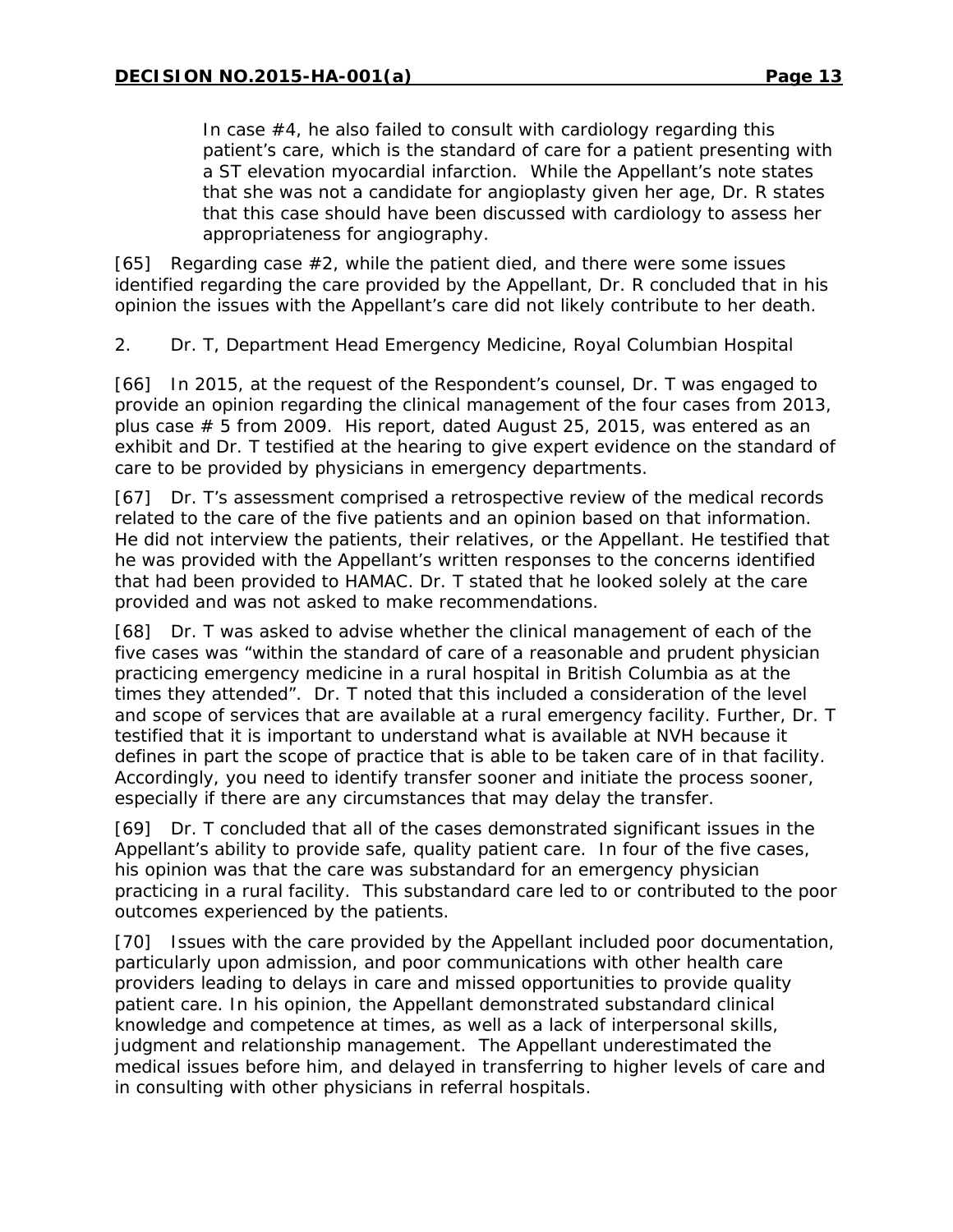[71] Regarding Case #3, Dr. T also noted that the patient had a Living Will and that the Appellant had stated he had numerous conversations with the patient who was adamant he did not wish to pursue aggressive treatment. However, Dr. T notes in his report that there was "no documentation in the patient's medical record by the Appellant or others that there was knowledge of the Living Will at the time of his presentation and it was discussed with the patient and the patient wanted to continue to invoke its contents." In his view, the Appellant incompletely investigated and treated the patient and by doing so neither followed nor ignored the patient's Living Will.

## C) The Respondent's other witnesses

[72] Dr. S testified about his previous interactions with the Appellant in August 2009 in regard to concerns Dr. S had in case #5. He stated that this was meant to be a collegial discussion to improve practice but the Appellant's reaction was defensive and not treated as a learning opportunity. Dr. S also testified in regard to the two complaints from the HART team in regard to disrespectful communication and intimidation.

[73] In regard to the situation in 2013, Dr. S testified regarding the series of four cases that came to his attention. He testified that because of the situation he was faced with - having a cluster of 4 cases in a roughly 2 month period with 2 of the patient's having died- he felt he needed to act quickly and get an expert review that was unbiased. He also testified as to why he recommended revocation of privileges rather than remediation at HAMAC, including that the previous cases, in his view demonstrated a pattern of conduct and attitude, and that the Appellant had not learned from the previous incidents.

[74] Dr. S also testified that, subsequent to the four cases in 2013, the IHA conducted a significant chart review of the medical records of physicians at the NVH. This review found that the standard of records generally at the NVH was better than the records kept for the Appellant's four cases.

[75] The Respondent also called Dr. CM, a full service family practice physician providing on-call services for emergency at the Revelstoke Hospital since 2000. He has been Chief of Staff there since 2007. Revelstoke Hospital is similar in size to NVH and treats a similar mix of patients.

[76] Dr. CM was also the Regional Chief of Staff for the Thompson Cariboo Shuswap region from 2011-2014, where he was partially responsible for addressing issues in Revelstoke, Salmon Arm and Merritt. Dr. CM was also involved in the HART complaints in 2012 as well as the initial discussions with Dr. S regarding the plan for the review of the Appellant's care in the four cases arising in 2013. Dr. CM testified that he was aware of the criticisms of the Appellant's care in regard to the HART complaints and in Dr. R's review. He gave evidence that the standard of care expected of a GP in a rural hospital emergency department was not met by the Appellant in those cases.

[77] The Respondent also called Dr. O, Executive Medical Director, Acute Services for the IHA, as a witness. Dr. O testified regarding historical and current staffing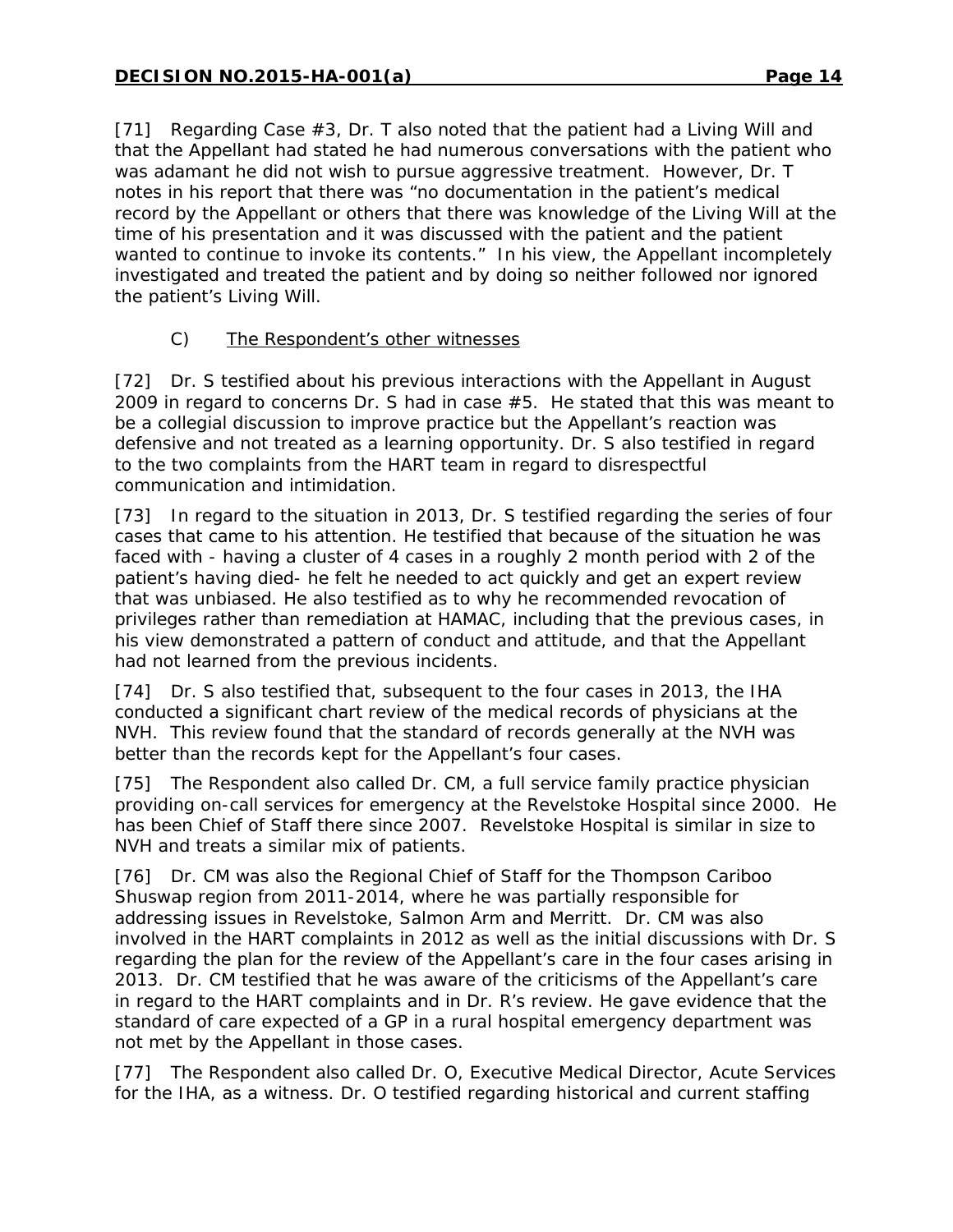issues and the community needs in Merritt and his views on what would be required in the way of remediation for IHA to have confidence in the Appellant's use of judgment and his ability to work with teams.

# D) The Appellant's evidence

[78] The Appellant did not call any expert witness to testify in support of his management of the care that he provided to the patients in the above-noted cases. The evidence of Dr. R and Dr. T was not significantly challenged by the Appellant. The Appellant did not challenge the underlying factual foundation provided in the reports of either Dr. R or Dr. T, focusing instead on what were characterized as flaws in the reports such as, for example, that:

- Dr. R and Dr. T do not work in the NVH emergency department, both are more qualified than the Appellant and are not rural family physicians;
- the experts did not personally interview the Appellant, other staff at NVH or the other physicians who treated the patients;
- Dr. R had communications with hospital administration while preparing the review and Dr. T was provided a copy of Dr. R's report while conducting his own review;
- the reports do not include recommendations; and
- the scope of the reviews was limited to a small number of cases and were not comprehensive quality assurance reviews of the Appellant's practice in general.

[79] However, the Appellant did testify on his own behalf regarding the cases. In his testimony he noted that he provided continuous and consistent coverage for the NVH ER at least every other weekend, seeing up to 100 patients per shift. He never missed or was late for a shift. He never failed to answer a page. He never received a complaint by medical or nursing staff of NVH. Prior to August 2013 he was never suspended nor have there been any conditions or limits placed on his hospital privileges.

[80] He testified that because of his suspension by IHA, the BC College of Physicians and Surgeons had initiated a review of the records maintained in his practice at Big White. At that time his first priority was to satisfy the college and ensure that he could continue to practice medicine in BC.

[81] In regard to case  $#1$ , the Appellant testified that he felt the family likely took his comments the wrong way and that he remembered the incident better than the family who was under a lot of emotional duress that day. He stated that as he felt the aggression was triggered by a new situation the ambulance would have been a lot worse for him. He stated that the psychiatrist was expecting the patient's arrival and the typical standard was that nurses would fax the paperwork to the receiving facility*.*

[82] Testifying as to case  $#2$ , the Appellant stated that he did not yell; he was speaking very loudly to make sure the patient was responsive. In regard to the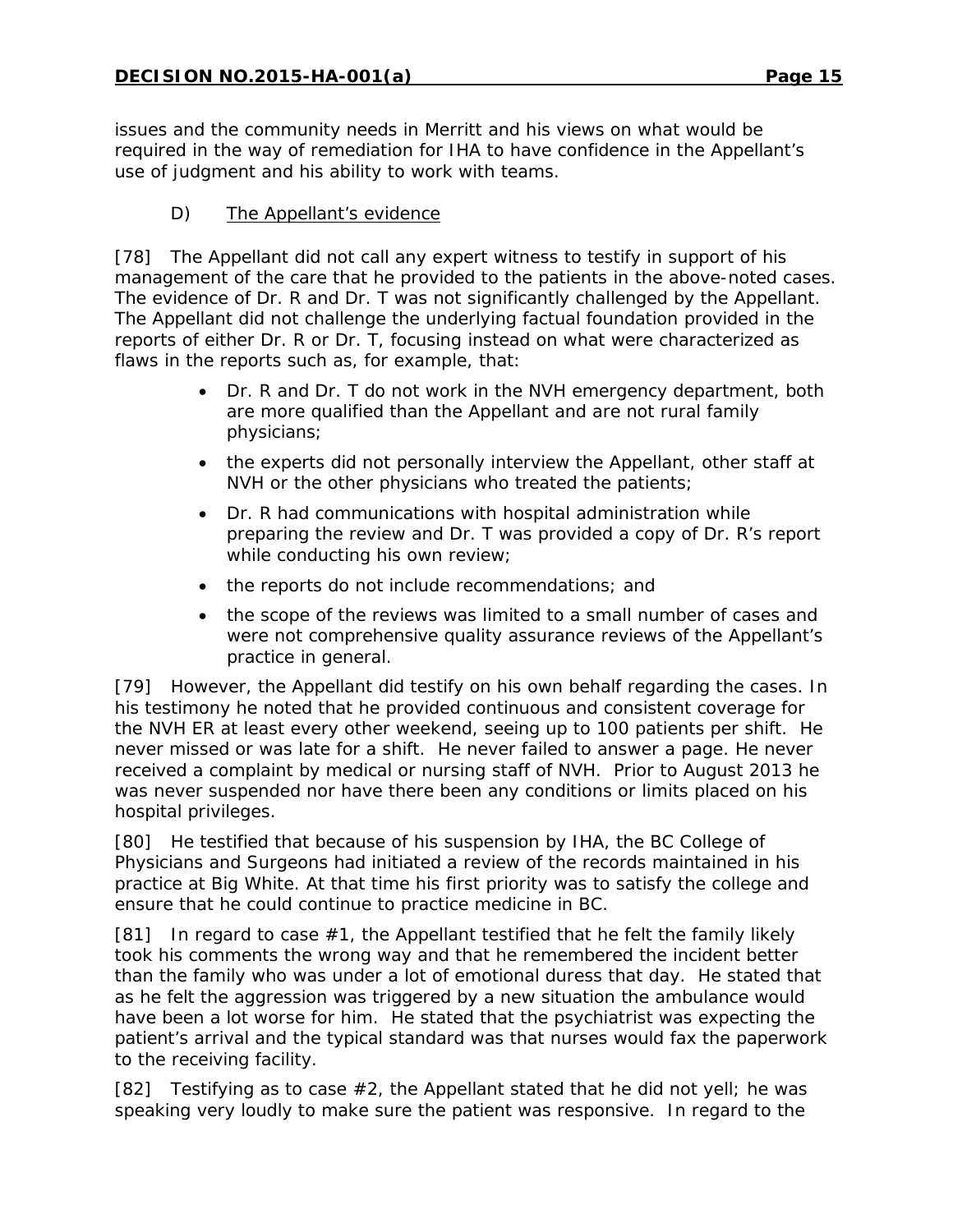delay in transfer, he testified that he wanted to treat her aggressively in hospital and see if she "brightened up" and get her started on antibiotics as quickly as possible. He testified that he wanted to do "serial exams" to assess her to see where she was at in the past and determine what direction she was going in i.e. improving or deteriorating. He said that he gave a trial treatment for 36 hours and she initially perked up and was doing better but she subsequently started deteriorating and then he transferred her when he thought that a CT scan could be part of the workup, which is not available in Merritt.

[83] In regard to the sparse notes in this case the Appellant stated that he was not sure that what was written on the page was necessarily a reflection of what he was thinking or how much. He disagrees with Dr. R that he should have considered initiating the sepsis protocol as the white cell count being high was consistent with a bladder infection and the liver function test indicated a chronic problem of liver failure, particularly in the face of low albumin. He felt the patient did not qualify for the sepsis protocol as he thought the patient had a renal system infection not 'sepsis syndrome' that would have required initiation of that protocol. He does not agree that the patient was likely in septic shock.

[84] In discussing case #3, the Appellant testified he was aware of the Living Will and had a lengthy discussion with the patient about it. The Appellant said the patient felt he was dying and didn't want to do it there. He suggested transfer when the patient first came in but he wasn't agreeable. The Appellant testified that he provided treatment throughout the weekend but the patient was "between a rock and a hard place" in that his heart was failing, he was fluid overloaded and in Atrial Fibrillation. It was difficult trying to find the right balance because he needed fluids to get his kidneys functioning again but if one gave him more fluid it would collect in his lungs and his legs. His kidney function was deteriorating so there were a lot of good reasons to give him fluid and also reasons why he needed diuretics to limit it. The Appellant did not see any indication that the patient had sepsis – no fever or high white cell count suggesting infection. The patient was going up and down and it was his impression that it was more of the same chronic issues and he knew the patient's own doctor was coming in shortly. When he left to head back to Big White he told the nurse to give him a call if there was any problem and he would call when he got there. The Appellant testified that he called the hospital when he got to Big White and they told him the patient had taken a turn for the worse.

[85] In response to a question from the Panel the Appellant admitted it was wrong not to note his discussion with the patient on the chart and stated that in retrospect, while he agreed that he should have put the discussion about his living will on the chart, he didn't want to put 'DNR' because he wasn't the patient's primary physician and didn't know how his feelings might change in consultation with his physician so he didn't want to put anything on the chart that would discourage aggressive treatment if he was transferred.

[86] The Appellant testified that even in retrospect he doesn't agree that he should have started the sepsis protocol as it would be expected that the patient's lactate would be elevated given his heart failure and his was only minimally elevated, certainly not enough to qualify for a septic syndrome. The Appellant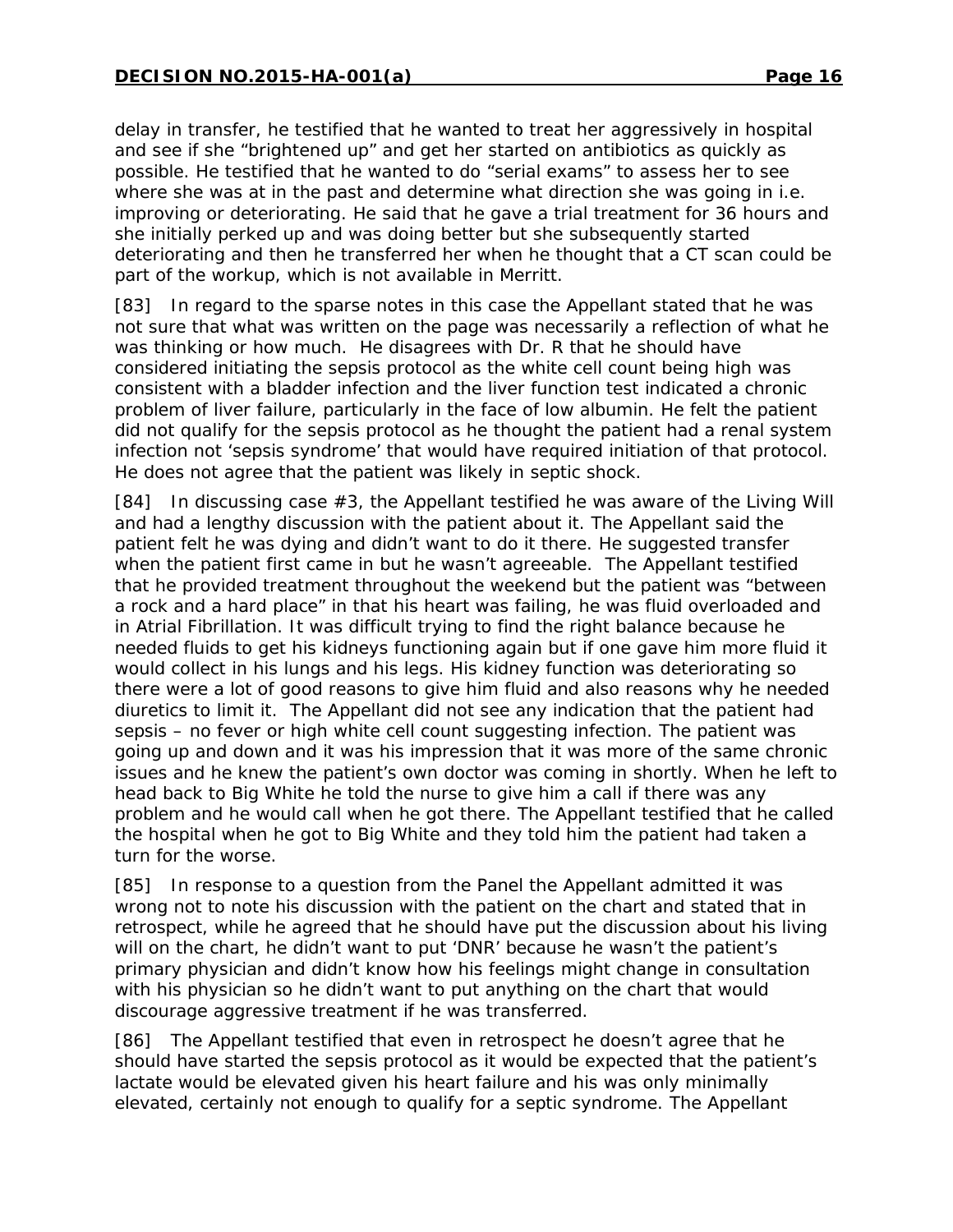testified that it was unfortunate that the patient was treated for sepsis when he got to the ICU as in his opinion that fluid overload may have contributed to his early demise.

[87] In addition, the Appellant agreed that he was the most responsible physician while he was on the road back to Big White notwithstanding that he was not available by cell phone. However, he testified that the nurse could call the on-call physician if the patient's condition changed before his own physician arrived and she could not reach the Appellant. Dr. T, however, testified that in order for the on-call physician to be an appropriate person for the nurse to contact, there would need to be a transfer.

[88] The Appellant testified regarding case #4 that you don't want to transport heart patients out too soon after giving them TNK because they are more likely to have rhythm complications in the ambulance on route. He testified that the standard is to keep them around for 12 hours, discuss with the cardiologist who is going to do the procedure that day and arrange transfer during the day.

[89] He acknowledged that he missed that the TNK was not given and that the patient did not get a 90 minute post thrombolytic ECG, but he testified that if a patient is pain free, which he states she was, it doesn't matter what the ECG says as it doesn't affect management. In cross examination he agreed that if they had done a 90 minute EKG and he'd checked it in the chart and flipped it open in the order set he might have noticed that it wasn't signed off and realized the TNK hadn't been given. However, he says that they aren't always signed off so he may not necessarily have been able to determine it hadn't been given. He did agree that he shared in the responsibility for failure to give this patient TNK.

[90] Further, the Appellant testified that the discussion about angioplasty is moot as this patient was never a candidate for angioplasty given their location and time to a hospital. In addition, in her case he did not feel she was a candidate for angioplasty as she was pain free. In regard to her age, the Appellant stated that he meant that the benefit of angioplasty for someone younger is more life years with the same or less risk whereas given her age the balance is more in favour of medical treatment.

[91] Finally, in regard to case #5, the Appellant noted minor errors in facts by Dr. T. He also stated that he believes Dr. T doesn't understand the logistics in Merritt, and minimized his diagnostic report. The Appellant disagrees that he didn't take appropriate resuscitative measures or that there were any long delays. He also disputes the interpretation of tachycardia or that the patient's pain was inadequately treated. He felt that the family was mistaken about some concerns and was clearly distraught and perhaps distressed and feeling guilty. He felt that the patient did not have signs of a concussion and assessed that the vomiting and tachycardia was a result of the Ketamine. He admits he missed the pelvic fracture but testified that he didn't feel a pelvic x-ray was necessary as when he pressed on the pelvis it was stable and it's very common to miss a stable pelvic fracture early particularly when there are other bruises and it's hard to tell a displaced stable pelvic fracture from a bad bruise.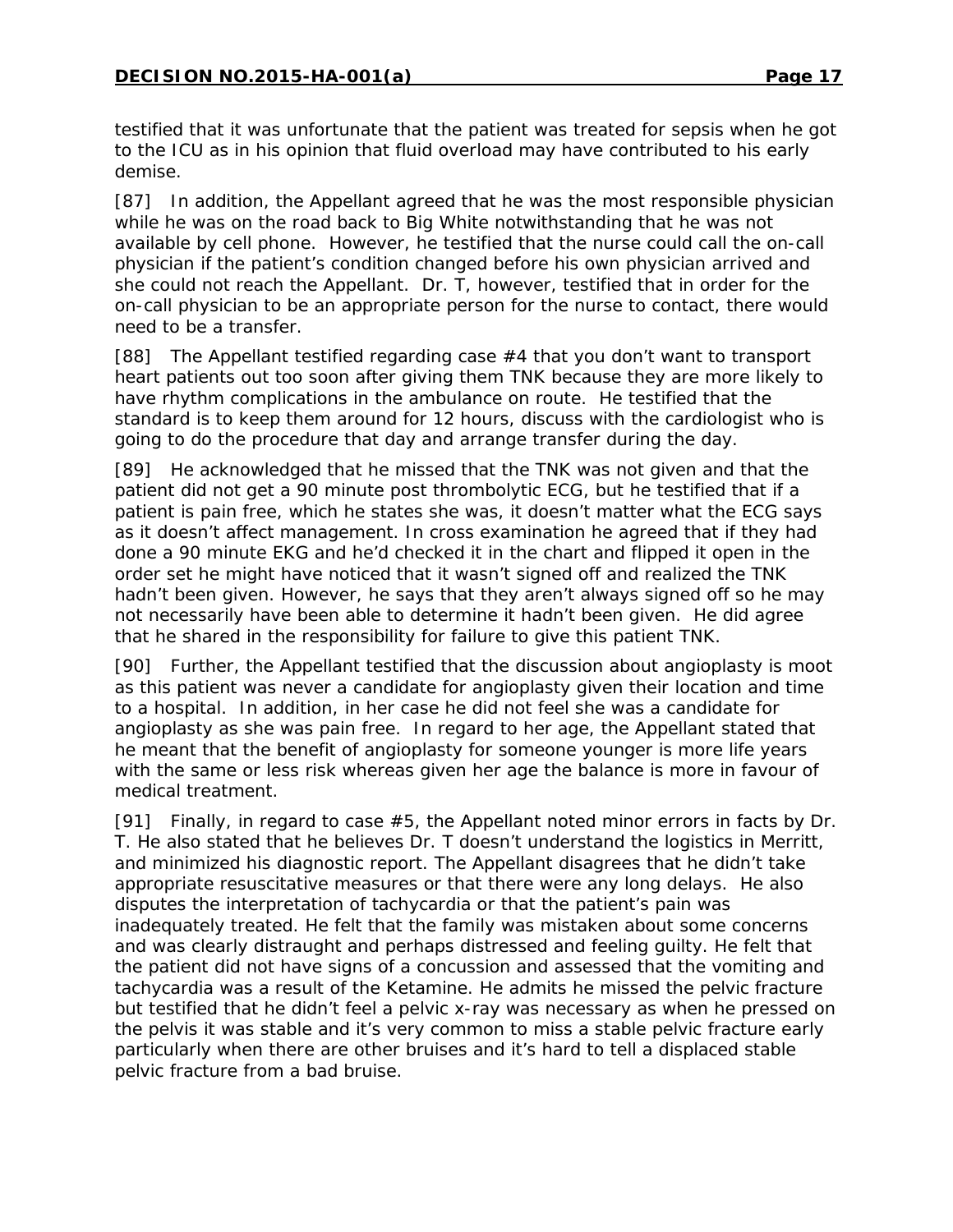[92] The Appellant also testified that it would be hard for Dr. T to understand how Merritt works or what the most appropriate time and way to transfer patients is and the rural philosophy about delaying transfer until stabilization.

[93] In summary the Appellant testified that "I do the best I can with the resources at hand." "I don't believe I overestimate my ability to treat these patients." "I feel I am competent and safe and have proved myself over a period of 20 years." He further testified that he thinks about transfer before the patient hits the hospital if he knows they are coming but that he thought it would have been dangerous to send these patients out sooner when he has a more longitudinal view. He stated that the patients weren't in Merritt that long and were receiving treatment during that time and the treatment received would not have been that different from what they would have received at another facility.

[94] Finally, the Appellant testified that he is going to take a charting course offered through the BCCPS.

## E) The Appellant's other witnesses and evidence

[95] The Appellant also called two of his colleagues from NVH: Dr. DM and Dr. B. Dr. DM worked with the Appellant during all of the Appellant's 20 years at the NVH. Dr. DM's evidence was that the Appellant raised the standard of care provided in the emergency room at the NVH. He was not aware of there ever having been a complaint regarding the Appellant's care.

[96] Dr. DM also confirmed that you need to think about transfer very early on because transfer is a laborious process trying to get patients out of the NKH emergency room. Accordingly, one needs to start discussions early and often, but he stated that it is sometimes difficult to predict when a patient is going to crash.

[97] Dr. B, a GP, testified that he considered the Appellant's charting to be average or above average in comparison to the other family physicians at the hospital. He considered the Appellant to have been part of the medical staff who provided a great service to the ER in Merritt. Dr. B testified that he had no concerns with the Appellant caring for his patients nor any concerns about his competence or judgment.

[98] Both Drs. B and DM expressed surprise that the IHA would suspend the Appellant. No one from the IHA Medical Administration ever contacted them to discuss the situation that had come about, or its cause.

[99] Written letters of support for the Appellant were received by the IHA from three of six of the Appellant's Medical Staff colleagues at the NHV, and from six of the nurses who have worked with the Appellant in the hospital. These letters confirmed the writers' opinions that the Appellant is a good physician, his standard of care was appropriate and he dealt with people visiting the ER with respect and good medical management. The letters attest to the Appellant being an integral and reliable part of the community and to the willingness and confidence of those colleagues to work with him.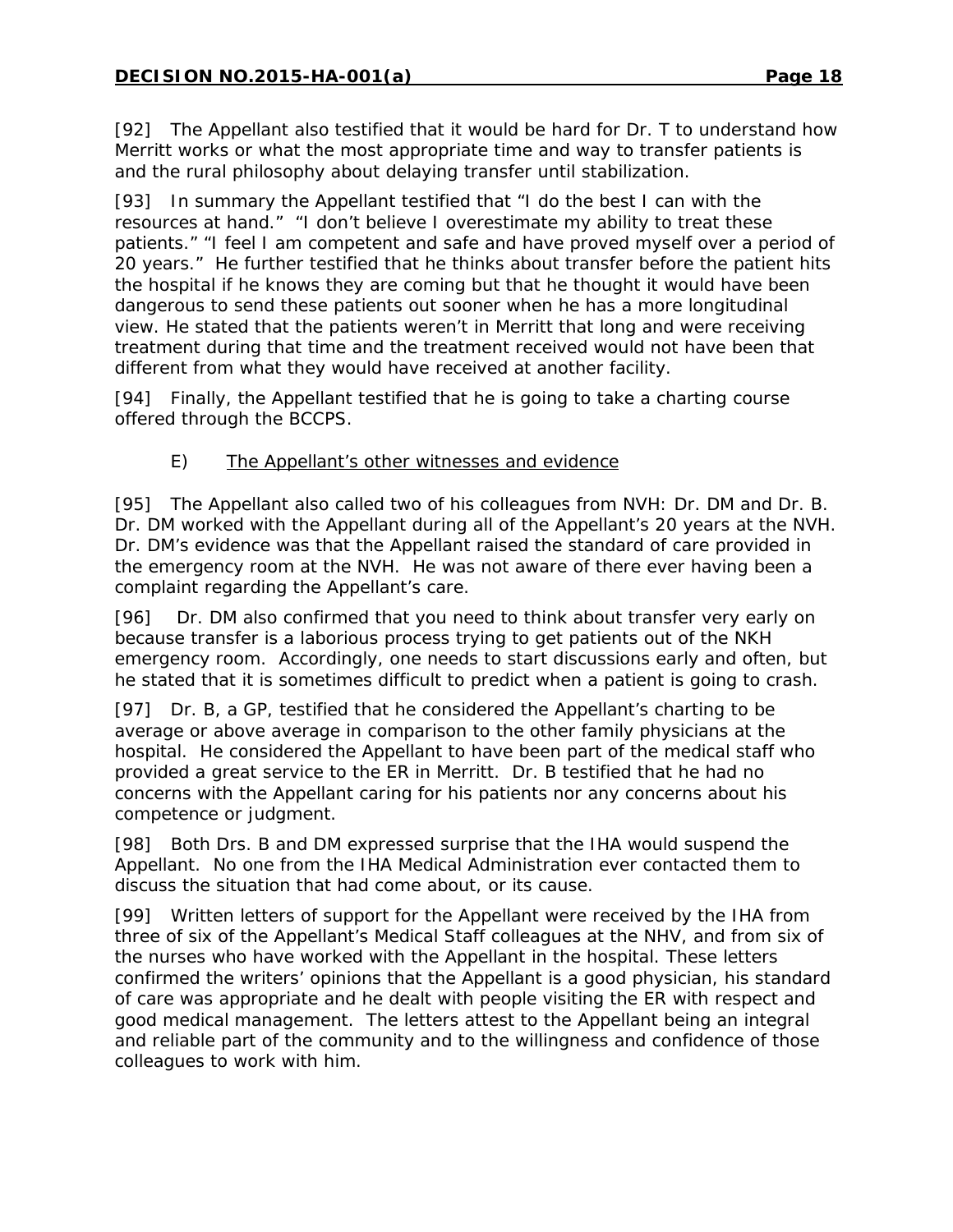## **DISCUSSION AND ANALYSIS**

# **1. Was a summary suspension of the Appellant's privileges (pending a full review of the concerns) warranted in the circumstances?**

[100] The Appellant submits that a summary suspension is an extraordinary remedy which ought to be used with great caution and reserved only for the rarest or most serious of cases. The Appellant argues that this was not such a case.

[101] Further, the Appellant submits that the interim suspension power under the Medical Staff Bylaws is similar to the jurisdiction given to regulatory colleges under the *Health Professions Act.* James T. Casey in the Regulation of Professions in Canada refers to interim suspensions in that context as "a draconian power in many senses because the member's ability to practice his or her profession and earn a livelihood has been suspended with the possibility of permanent damage to his or her reputation without there being a finding of any misconduct." (at pg.14-2) Accordingly, the Appellant emphasizes that as an interim suspension may have drastic consequences it ought to be used sparingly.

[102] The Appellant also relies on the BC Court of Appeal case in *Scott v. College of Massage Therapists of British Columbia* 2016 BCCA 180 ("*Scott")* as authority for a number of guidelines appropriate in interim proceedings including that the regulator:

- must be satisfied that there is a real risk of harm to patients, colleagues or other members of the public if an order is not made; it is not enough that an order is merely desirable;
- should consider the seriousness of the risk, including the seriousness of the allegation, the nature of the evidence and likelihood of conduct being repeated if an interim order is not made;
- should take into account the impact of an interim order on the practitioner and balance the need for the order against the consequences to the practitioner; will need to consider the source of the allegation and its potential seriousness and may act if it takes the view that there is a prima facie case that requires the public be protected by an interim order; and
- ought to consider if less onerous conditions would be appropriate.

[103] The Appellant submits that similar considerations should apply to the exercise of the power under the Medical Staff Bylaws to summarily suspend privileges. Further, the Appellant submits that there was insufficient evidence to justify such an extraordinary remedy in this case as it was based solely on Dr. R's report.

[104] The Appellant also submits that the hospital ought not to have relied on Dr. R's report in support of a summary suspension as it was under-developed, "incomplete and, at times, inaccurate", particularly in light of the fact it was used to justify an extraordinary remedy such as suspension. In support of this the Appellant notes that: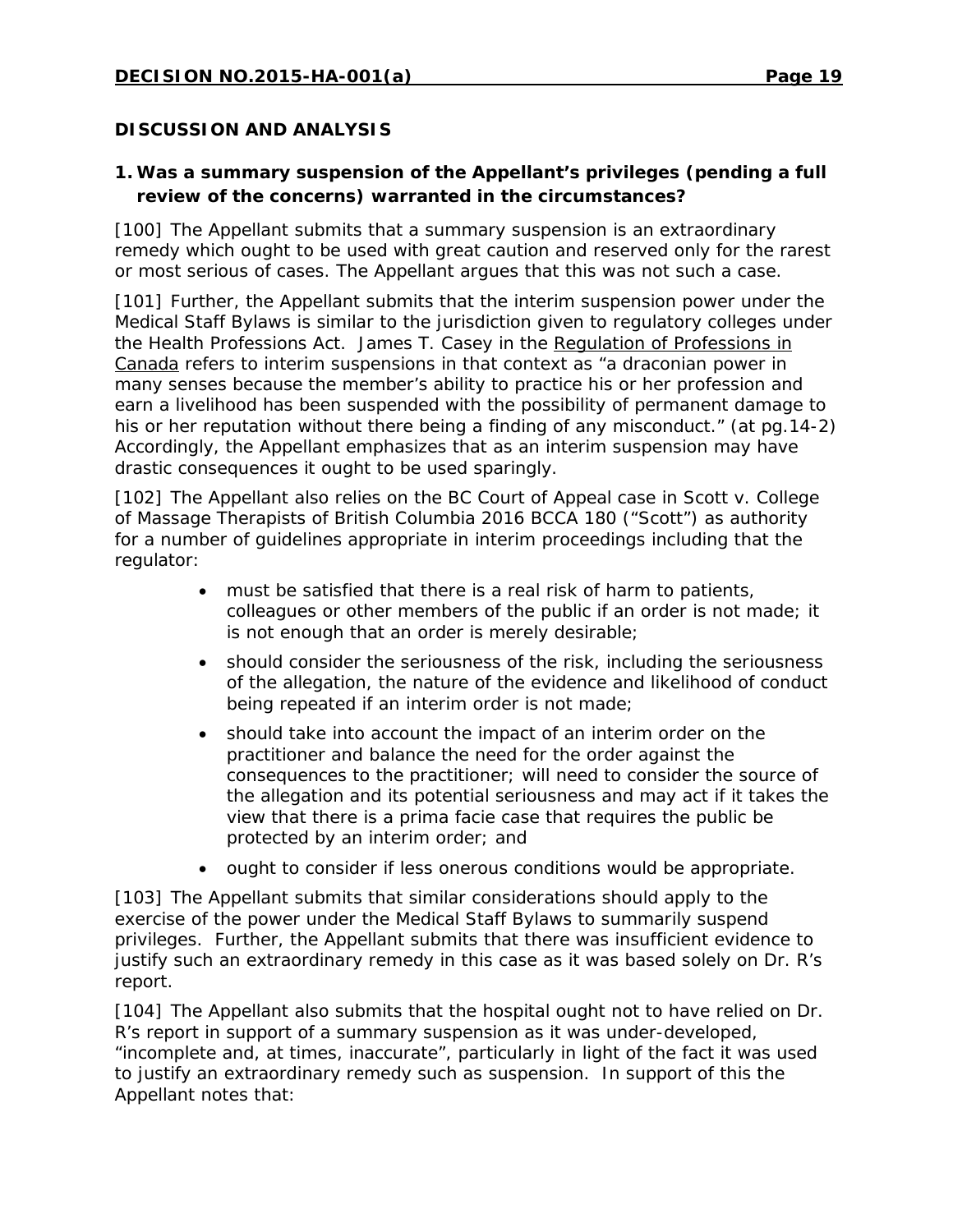- Dr. R had not been to the NVH emergency department,
- Dr. R was not independent in that he engaged in ongoing communications with medical administration,
- Several doctors were away when the review was conducted,
- Dr. R did not meet with the Appellant, speaking only with him by telephone,
- Dr. R did not document whether he discussed any issues with nurses, staff or NVH administrators, nor any physician who treated the patients,
- The review falls short of providing conclusive findings as to the standard of care provided by the Appellant, at best identifying areas and elements of practice that may require further investigation,
- Scope of the review was limited, only a handful of cases were identified as having issues and some of the Appellant's comments regarding his care appear to have been disregarded or given little weight, and
- Dr. R's review contained no recommendations.

[105] In considering the test applicable to the summary suspension of physicians providing care to patients in hospital, the Panel is aware of the ultimate responsibility of the hospital administration for quality of the care provided within the hospital. In exercising this responsibility, the hospital needs to have the ability to take swift preventative action where deemed appropriate. The Medical Staff Bylaws reflect this. It is also important to remember that the ability to treat patients in any given hospital is a privilege, not a right.

[106] The Panel accepts the Respondent's submission that the *Scott* case does not strictly deal with the test applicable to this case which is set out in in Article 11.2.1.1 of the Medical Staff Bylaws. The test to be applied here is a different test than that set out in the *Health Professions Act* to govern a regulatory college, as was the case in *Scott*.

[107] The Medical Staff Bylaws allow for the summary restriction/suspension of members of the medical staff (Article 11.2.1.1). Where the CEO or Senior Medical Administrator (in this case, Dr. Murray, the Acting VP Medicine and Quality) becomes aware of a serious problem or potential problem which adversely affects or may adversely affect the care of patients, or the safety or security of patients or staff, and action is required to protect the safety and best interests of patients or staff, the CEO or Senior Medical Administrator may summarily restrict or suspend the privileges of a member of the medical staff by notifying that member in writing.

[108] The Article refers to a serious problem or potential problems. At this stage, all that is required is a prima facie case, not a strong case, of concerns that may adversely affect the care of patients and a belief that action is required to protect the hospital's patients.

[109] Dr. S testified that he was of the opinion that there was a real risk of harm being done to patients should the Appellant continue to practice. He and Dr. Murray were faced with concerns raised in four separate cases occurring over a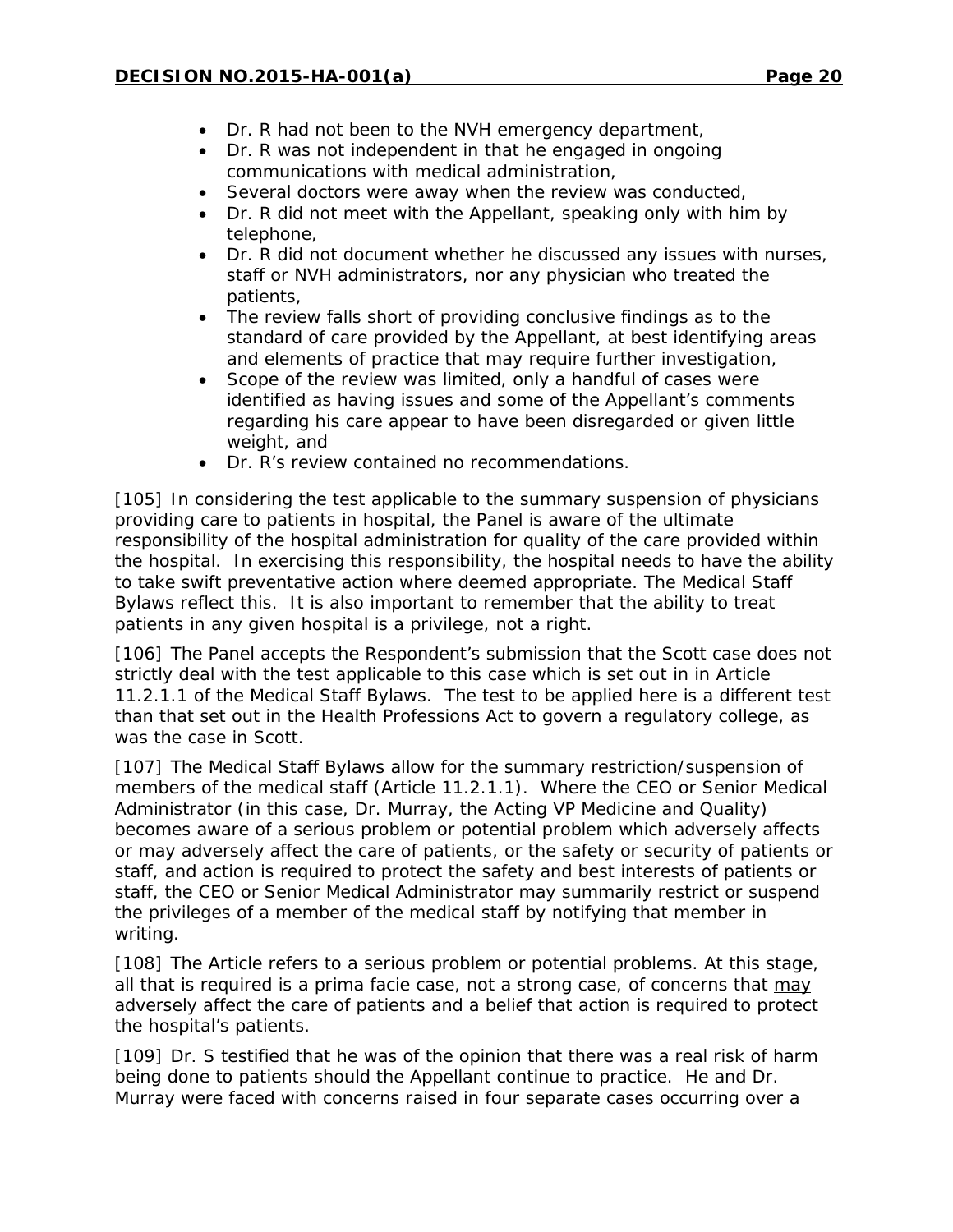period of roughly only two months in which two patients had died and no one knew if that was related to the Appellant's care. Once they received Dr. R's report identifying a number of serious concerns, they were justified in ordering a summary suspension. The threshold of a serious or potential problem which may adversely affect patient care was met and entitled the Respondent to act summarily to protect the safety and best interests of patients. There just needs to be the potential for harm, not actual harm, to meet the test under Article 11.2.1.1 for suspension.

[110] Regardless of whether Dr. R had actually visited NVH or spoken to all of the players, including the Appellant, and notwithstanding that he did not make definitive findings or recommendations, the Panel finds that, as the Medical Director for Emergency Services in IHA, it was appropriate for him to conduct the accountability review. It was reasonable and prudent for the hospital administration to rely on his review in determining whether there was a serious risk of potential harm should the Appellant continue to exercise his privileges pending a fuller consideration and determination in regard to the action to be taken.

[111] Finally, although the Appellant submits that a summary suspension did not sufficiently consider the needs of the community in terms of having the Appellant's services unavailable on short notice, in the Panel's view patient safety and the community interest in high quality care override that factor where the concerns are in regard to clinical judgment and patient care.

[112] The Panel also notes that Article 11.2.5 provides protection to a member whose privileges have been summarily suspended by providing that any summary suspension must be considered at a special meeting of the HAMAC within fourteen days and that the member must be given an opportunity to be heard.

[113] Further, the Panel notes that the Appellant did not challenge the suspension before the Board of Directors as he testified that at that time, his first priority was to satisfy the BCCPS and to ensure that he could continue to practice medicine in BC, not reinstating his privileges at the hospital.

[114] The Panel finds that the concerns with the Appellant's actions in the four cases as identified in Dr. Rings review, were sufficiently serious as to constitute grounds for the summary suspension, pending a full consideration by HAMAC and the Board of Directors and that such action was justified in order to protect the safety and best interests of the patients in the IHA facilities (Article 11.2.1.1 of the Medical Staff Bylaws).

## **2. What is the appropriate quality of care/standard of care to be applied to the Appellant's conduct in this case?**

[115] To establish a benchmark of the standard of care relevant to the issues in this case, the Panel considered a number of sources: the Medical Staff Bylaws; the Medical Staff Rules; the testimony of the two expert reviewers; and the testimony of the Appellant and other general practitioners at the NVH and the Revelstoke Hospital. Testimony in this regard will be discussed in the next section.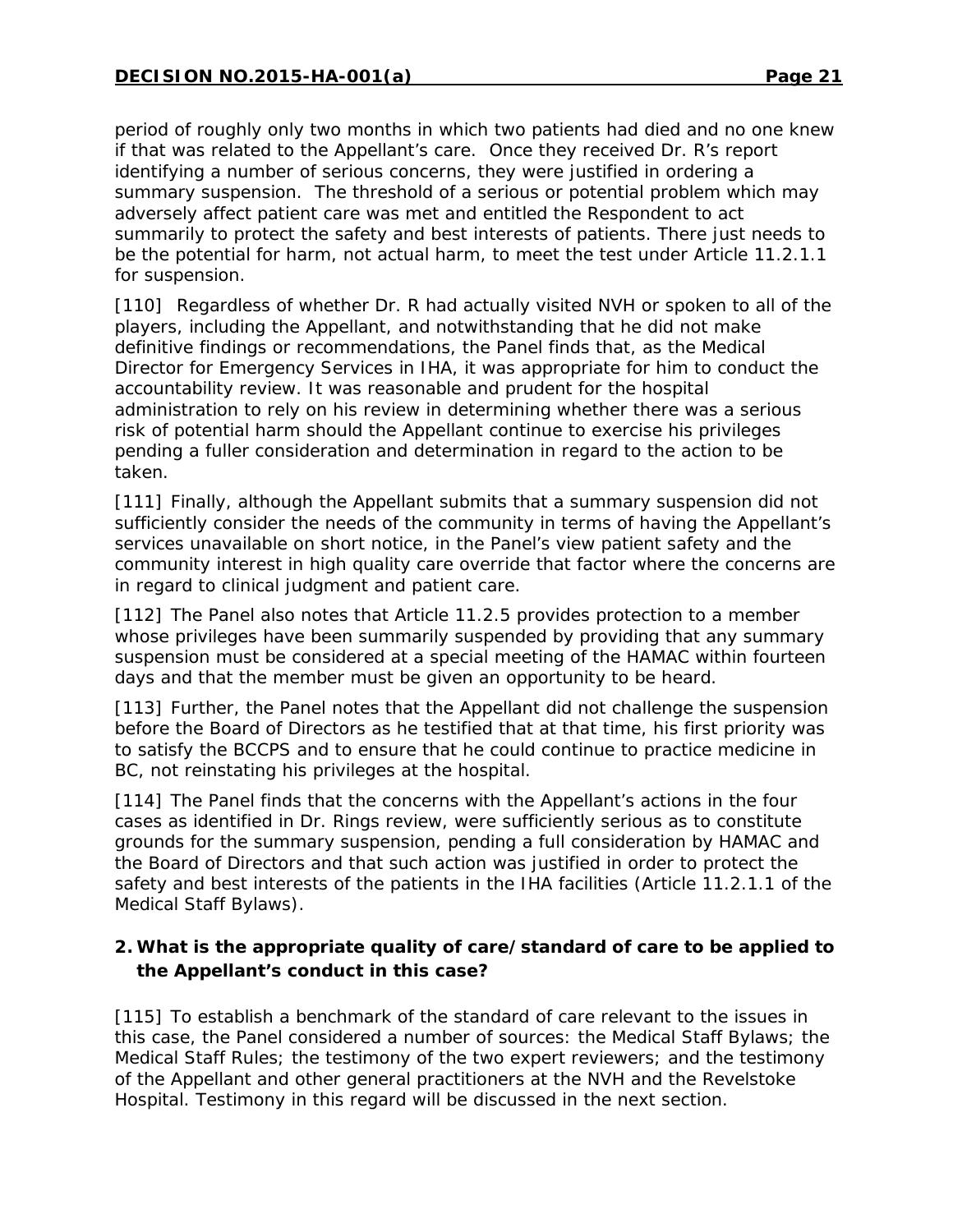[116] The Medical Staff Bylaws for the IHA set out the conditions under which members of the medical staff provide patient care. Some of the relevant sections include:

> 2.1.2 To be accountable for the quality of medical care provided in the programs and facilities of the IHA

2.1.3 To assist in providing adequate and appropriate documentation for the purpose of maintaining a health record for each patient.

2.1.5 To promote a high level of professional performance of all practitioners authorized to practice in the IHA.

3.2.2.1 [An applicant for privileges] must demonstrate the ability to provide patient care at an appropriate level of quality and efficiency…

3.2.2.4 demonstrate the ability to communicate and work with colleagues and staff in a cooperative and professional manner.

5.2.3 Members of the medical staff shall ensure the availability of medical care to their patients, and will, once having accepted responsibility for a patient, continue to provide services until they are no longer required, or until arrangements have been made for another suitable practitioner to provide that care.

5.2.4 Formal transfer of responsibility for the care of a patient must be acknowledge on the patients record by both the referring member of the medical staff and receiving member of the medical staff.

[117] The Medical Staff Rules set out the expected, and acceptable, practices for patient care at IHA facilities. The sections relevant to the Appellant's conduct in this case are as follows:

- 4.2 When, in the opinion of the Most Responsible Practitioner (MRP), clinical resources are not available for the appropriate and safe care of the patient, the practitioner shall initiate a process to transfer the patient to a more suitable facility. The practitioner shall be responsible to identify the patient who requires transfer, the resources needed and provide relevant medical information in keeping with clinical policies and procedures where they apply. ….
- 4.9 The transfer of Most Responsible Practitioner (MRP) status (other than "on-call") from one practitioner to another shall be duly recorded on the order sheet. It is the duty of the Most Responsible Practitioner (MRP) to contact and obtain agreement from the practitioner to whom he/she wishes to transfer care. …
- 5.1.3.1When a patient requires admission in emergency circumstances, the physician who initially assesses and determines that the patient requires admission is responsible for documenting clinical findings, the diagnosis and treatment plan. The MRP must ensure full documentation for each emergency patient within 24 hours of admission.
- 5.1.6 When a patient is to be transferred to another hospital or facility for medical reasons, the Most Responsible Practitioner (MRP) … shall identify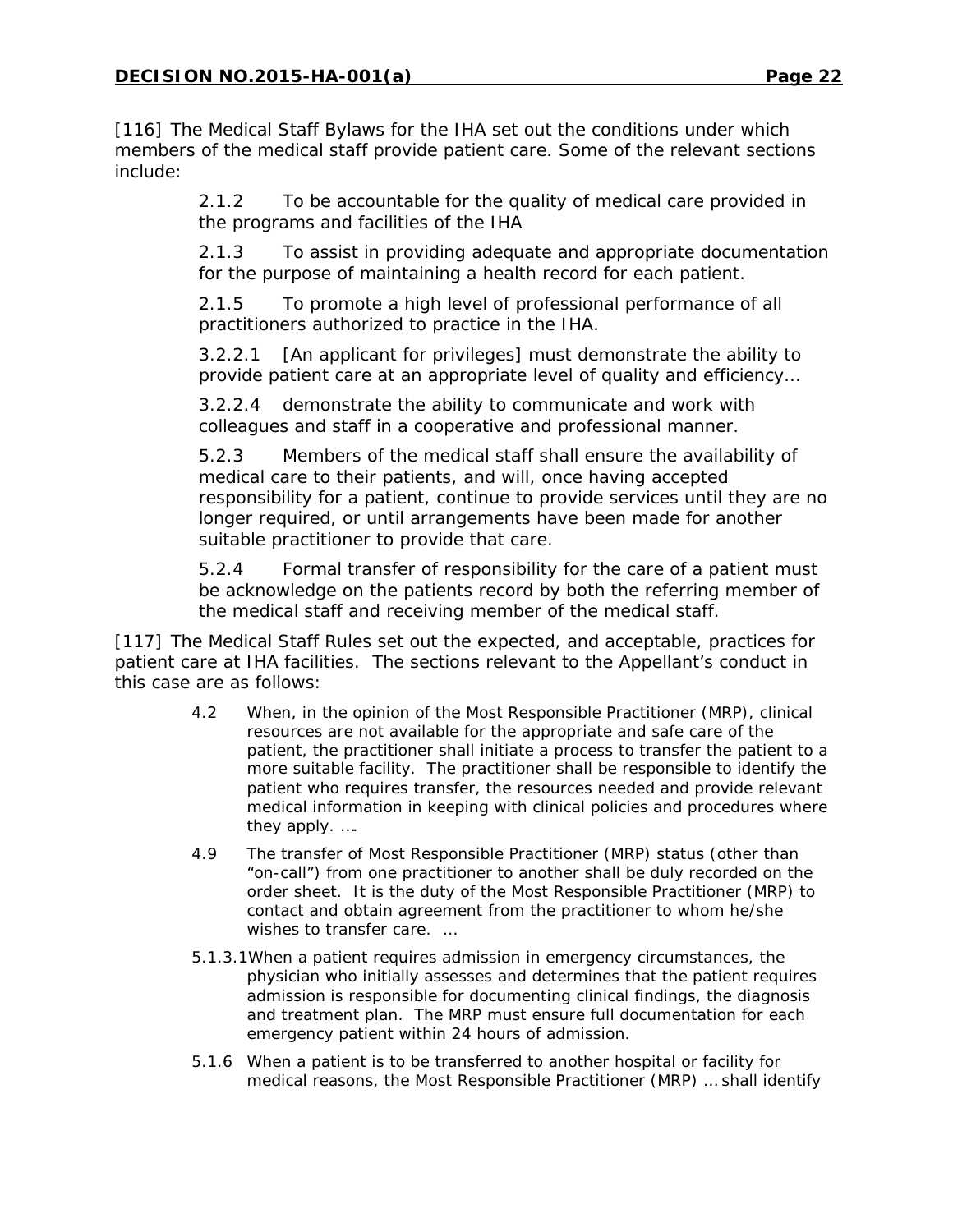the relevant documentation from the patient's clinical record to be sent to the receiving hospital ….

- 5.3.5 Locum tenens practitioners are responsible for the completion of the health records of patients they have been caring for. …. Failure of a locum tenens to complete clinical records may result in a review of that locum's privilege by the Department Head.
- 6.1.1 All orders for medical treatment shall be legibly written and signed by a practitioner with appropriate Medical Staff privileges. …
- 6.2.1 Progress notes for acute patients shall be sufficient to describe changes in the patient's condition, reasons for change of treatment, and outcome of treatment and shall be written as frequently as the patient's condition warrants ….

[118] The Panel finds that the Appellant had a responsibility to be aware of, and to follow, the requirements in the Medical Staff Bylaws and Medical Staff Rules regarding the provision of appropriate and safe care, the circumstances where transfer of a patient is appropriate, and the prompt and thorough completion of medical records and progress notes.

[119] The Panel also finds, that in assessing whether the Appellant met these requirements and provided appropriate clinical management, the Appellant should not be held to the level of care that may be provided by the most experienced and highly qualified physicians in a large urban center. Rather, the appropriate standard of care for which his conduct in treating his patients is to be judged is on the basis of a reasonable and prudent physician practicing emergency medicine in a rural hospital in British Columbia at the relevant time.

## **3. Did the Appellant meet the applicable quality of care standard?**

[120] The Appellant submits that his poor communication, while admitted, did not rise to the level of impacting patient safety. He disputes that his care and judgment were inappropriate and submits that the Respondent has not met its burden of proof to justify the Decision. He provided evidence of a significant number of letters of support and two witnesses as evidence of the fact that his colleagues find his care acceptable. Further, the Appellant submits that there is insufficient reliable, objective evidence to support the Decision.

[121] In addition, the Appellant urges the Panel to consider his 20 years of continuing and consistent service in the ER, with no previous suspensions or conditions placed on his privileges.

[122] The testimony from two of the Appellant's colleagues from the NVH supported the Appellant as a competent general practitioner emergency room physician. Dr. B had worked with the Appellant in the NVH for a number of years and had no issues with the Appellant's professional judgment or with the care that he provided to patients. In addition, he never felt that the Appellant did anything inappropriate. Dr. B testified that the quality of the Appellant's documentation was no different than any of the other doctors on staff at the NVH, but he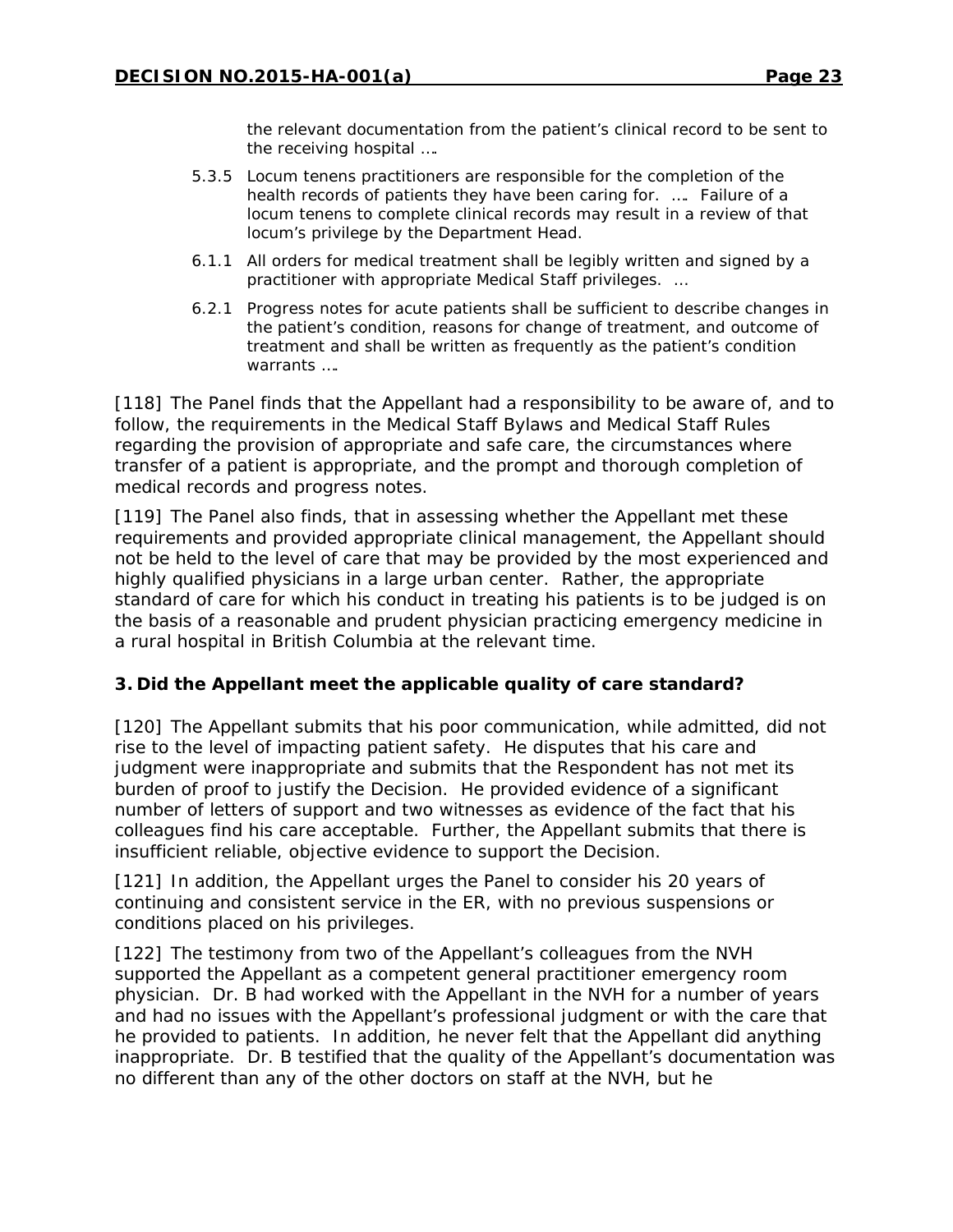acknowledged that the Appellant had "a degree of an issue" regarding his communications.

[123] In regard to the letters of support, while these are admissible and have been considered by the Panel, we note that they are not based on any knowledge of the individual cases or the specific concerns and some of those colleagues providing letters or testimony in support had a personal interest in the Appellant continuing to work and thereby being in a position to cover their call. In addition, the concerns in this case were not limited to communication issues. Here there were significant patient care issues.

[124] The Panel heard testimony from five witnesses relating to the care provided by the Appellant in the four subject cases. The testimony of Dr. R and Dr. T focused on review of the patient charts in the four or, alternately, five, cases assessed. Dr. R and Dr. T were accepted by the panel as qualified to give expert evidence in regard to whether the Appellant's care met the standard of care of a family physician practicing emergency medicine in a rural hospital. Although the Appellant's counsel submitted that there were flaws in the expert review process, she accepted that they are both well qualified to speak to the standards of care of emergency physicians and whether those standards were met in the four cases. Dr. CM, who is a rural family physician, echoed the testimony of the experts that the Appellant's conduct did not meet a reasonable standard of care in the four cases.

[125] The reviews of such a small number of charts provide a somewhat limited view of the nature of the care provided generally by the Appellant. We note however that there was no countervailing expert called by the Appellant to suggest that the IHA experts were wrong in their views of the Appellant's clinical judgment in those cases.

[126] The Panel has conducted its review of the particular cases at issue in this appeal, to determine whether the standard of care as required by the Medical Staff Bylaws and Medical Staff Rules was met by the Appellant and finds as follows:

#### Case #1

The Panel accepts that the case was challenging.

The Panel agrees with some criticisms of care expressed by the Respondent's experts, in that the Appellant did not display good professional conduct in his interactions with the patient and his family.

The Panel also accepts that the transfer of the patient was poorly handled, but that no harm to the patient occurred from these events.

However, the Panel agrees that the lack of hand written contemporary documentation in the patient chart was not acceptable, and was in contravention of good practice regulations and guidelines.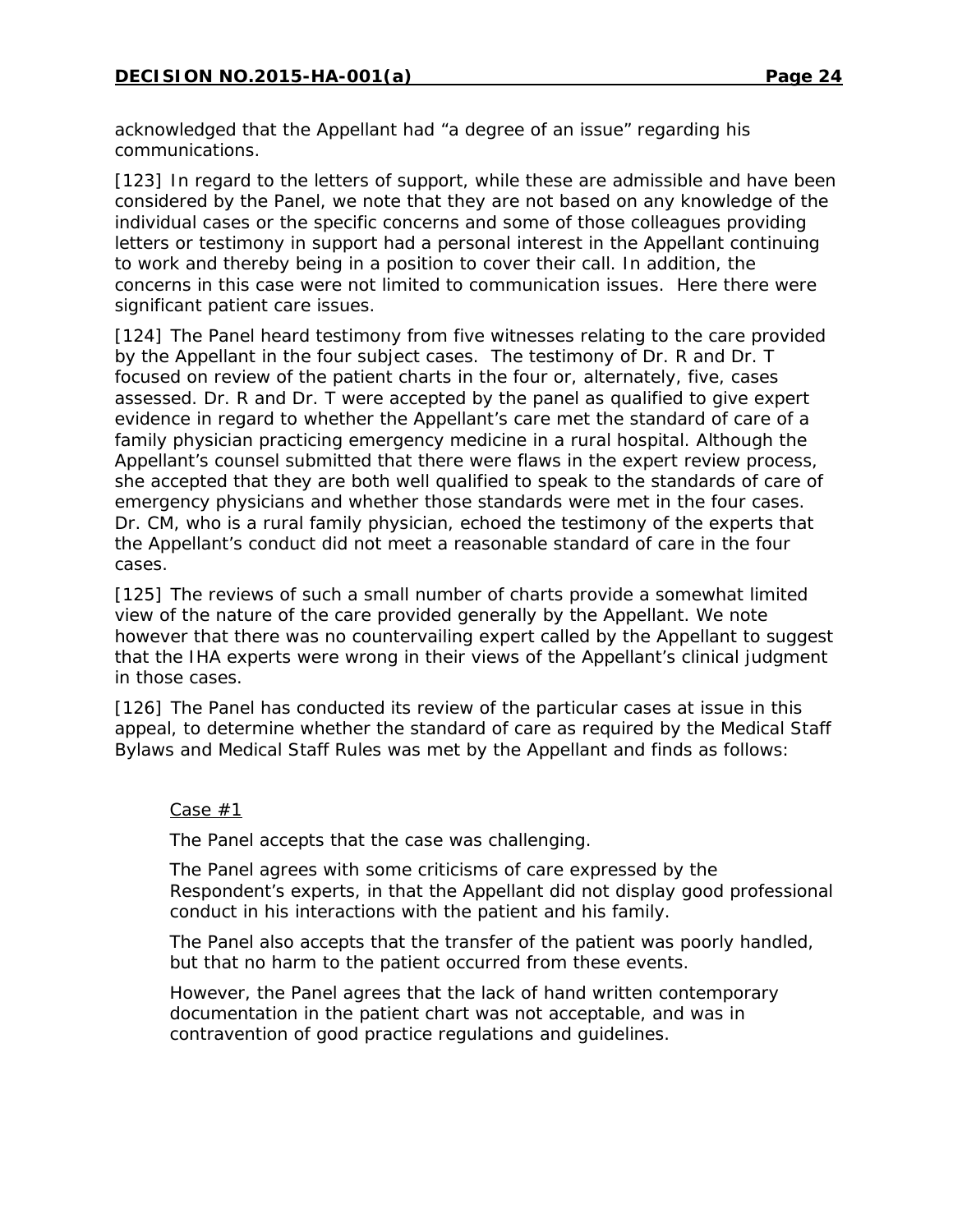#### Case #2

The Panel agrees with the Respondent's experts, Dr. R and Dr. T, that the institution of a formal sepsis protocol was unnecessarily delayed. Further, there was an almost complete lack of documentation over a period of more than two days.

In addition, the transfer was, in the Panel's view, unnecessarily delayed. These views notwithstanding, the Panel agrees with Dr. R that the death was not the result of the Appellant's management, nor was his management likely a contributing factor in her demise.

#### Case #3

There was almost no written contemporary charting by the Appellant in the case, apart from an initial diagnosis and a single follow-up comment. There is no documented discussion between the Appellant and the patient of the Living Will and the patient's wishes concerning treatment in accordance with the Living Will.

The Panel agrees with Dr. T that, while respecting the existence of the Living Will, the Appellant failed to adequately evaluate the patient's problems early in the period at the NVH emergency room and unnecessarily delayed transfer.

In addition, there was valid concern regarding the patient's transfer, and the perception that the Appellant underestimated the potential reversibility of the presenting acute features of illness. It is noteworthy that, when the patient was transferred to his family physician by the Appellant, the family physician immediately implemented the IHA sepsis protocol and arranged for immediate transfer.

#### Case #4

The Panel finds that, in this case, there was no satisfactory documentation of a full physical examination or other initial findings. Although the initial treatment plan was appropriate, the Panel agrees with the Respondent's experts that the follow-up evaluation was not adequate leading to the patient not being given the drug TNK, and that there was delay in consulting the cardiology department at an appropriate time prior to transfer. The ST elevation myocardial infarction protocol was instituted, though not properly documented. There is no documentation of any discussion with family regarding the wishes of the patient regarding management. Thus, if any such conversation took place, the Panel is unable to evaluate it.

The Panel believes that the patient was likely given less consideration for interventional cardiac care due to her age; the patient was otherwise healthy apart from being overweight. These conclusions are unchallenged by any contemporary hand-written documentation by the Appellant. The outcome for the patient was, in the Panel's view, likely to have been adversely influenced by these deficiencies in the Appellant's approach to her.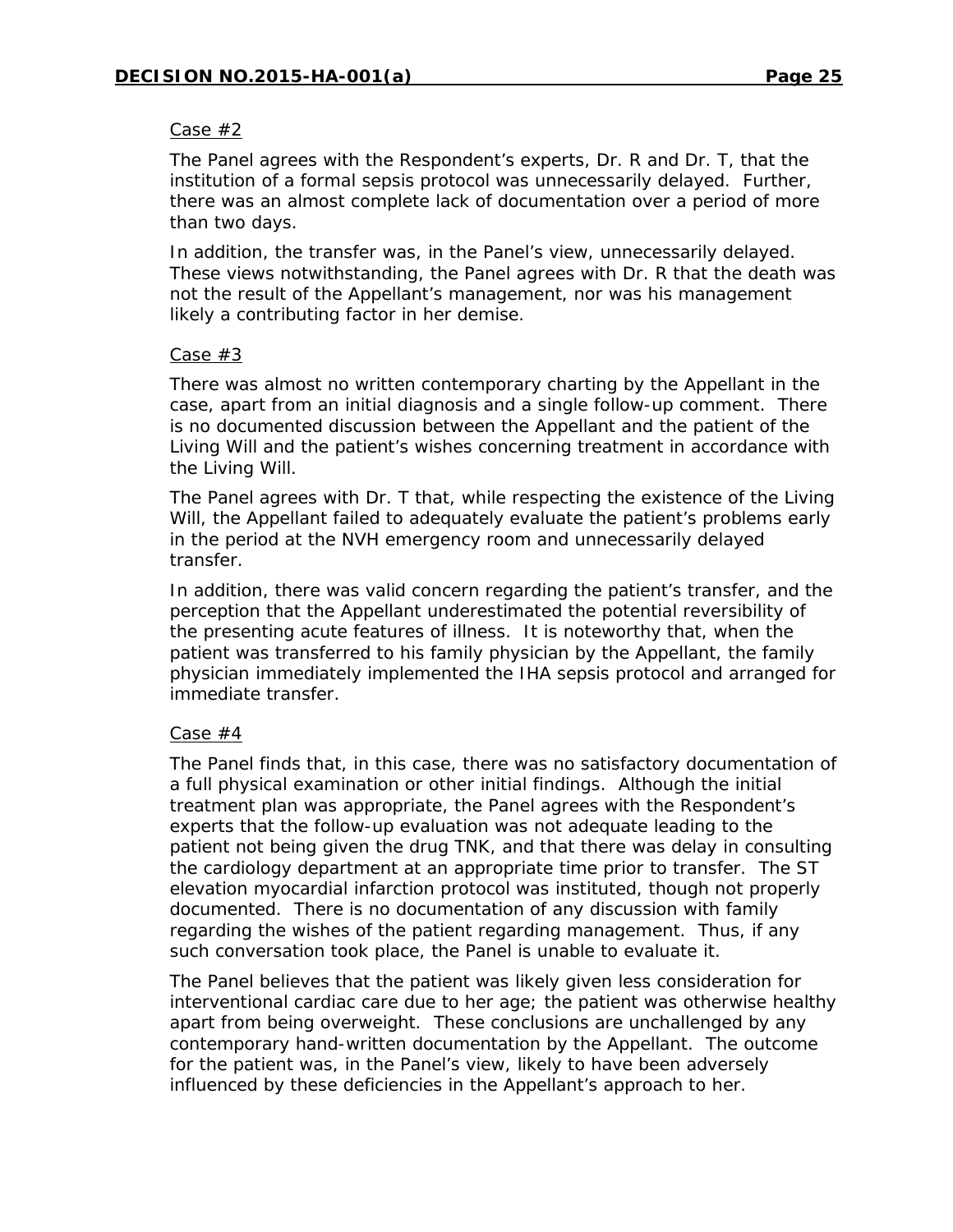After transfer by the Appellant to the family physician, the family physician assessed the patient and determined that TNK had not been administered. The family physician consulted cardiology and transferred the patient.

[127] We have considered the Appellant's reasons, explanations and at times disagreement in regard to the criticisms of his patient care, as well as the support and testimony of his colleagues. We are not persuaded that evidence contradicts or overcomes the serious concerns in regard to these four cases expressed by the experts.

[128] Where the evidence conflicts between the Appellant or his witnesses and the Respondent's witnesses regarding the appropriate care, we give greater weight to the evidence of the Respondent's experts over that of the Appellant who is selfinterested in the outcome of the proceedings. We note that counsel for the Appellant admitted that Dr. T is an expert in emergency medicine, "perhaps the most qualified in BC". We also note the Appellant's criticisms that Dr. T has never been to NVH and is not a rural family physician. Dr. CM who works in a similar sized facility, gave evidence that he agreed with Dr. R's assessment that the Appellant had not met the appropriate standard of care. Further, the Appellant's witnesses Dr. B and Dr. DM acknowledged that they would stay or be nearby for the administration of TNK and would always consider transferring patients early on. Further, in two of the cases reviewed by Dr. R and Dr. T, the Appellant's colleagues who assumed care of the patients from the Appellant took steps, almost immediately upon assuming care, that had been identified by both IHA experts as steps that would have been appropriate for the Appellant to have undertaken himself sooner. In our view, the weight of the evidence clearly establishes that there were deficits in the Appellant's care and that the Appellant did not meet the standard of care applicable to a physician working in an emergency room at a small rural hospital.

[129] In making these findings, the Panel recognizes that a physician's work in a busy small rural emergency room, such as exists at the NVH, is intense and demanding. Maximum organizational skills and clinical expertise are demanded especially at busy hours. Dr. O and Dr. S confirmed that approximately 1,000 patients per year are seen, although a proportion of these could more satisfactorily be handled by adequate primary care service in the community.

[130] The NVH emergency room is typically manned by one nurse, one physician and a clerical employee. Thus, greater reliance is, of necessity, placed on verbal interaction between nurse and doctor, and the confidence each has in the other's skills in highly charged situations.

[131] The Panel also recognizes that the Appellant has served the hospital and community of Merritt well, and reliably, for more than 20-years: he has provided emergency care on weekends as a locum when the local physicians have felt themselves unable to do this work. The IHA administration has accepted this arrangement for many years.

[132] The Panel recognizes that the IHA administration is taking actions to raise the medical staffing and safety standards of their small rural institutions to a level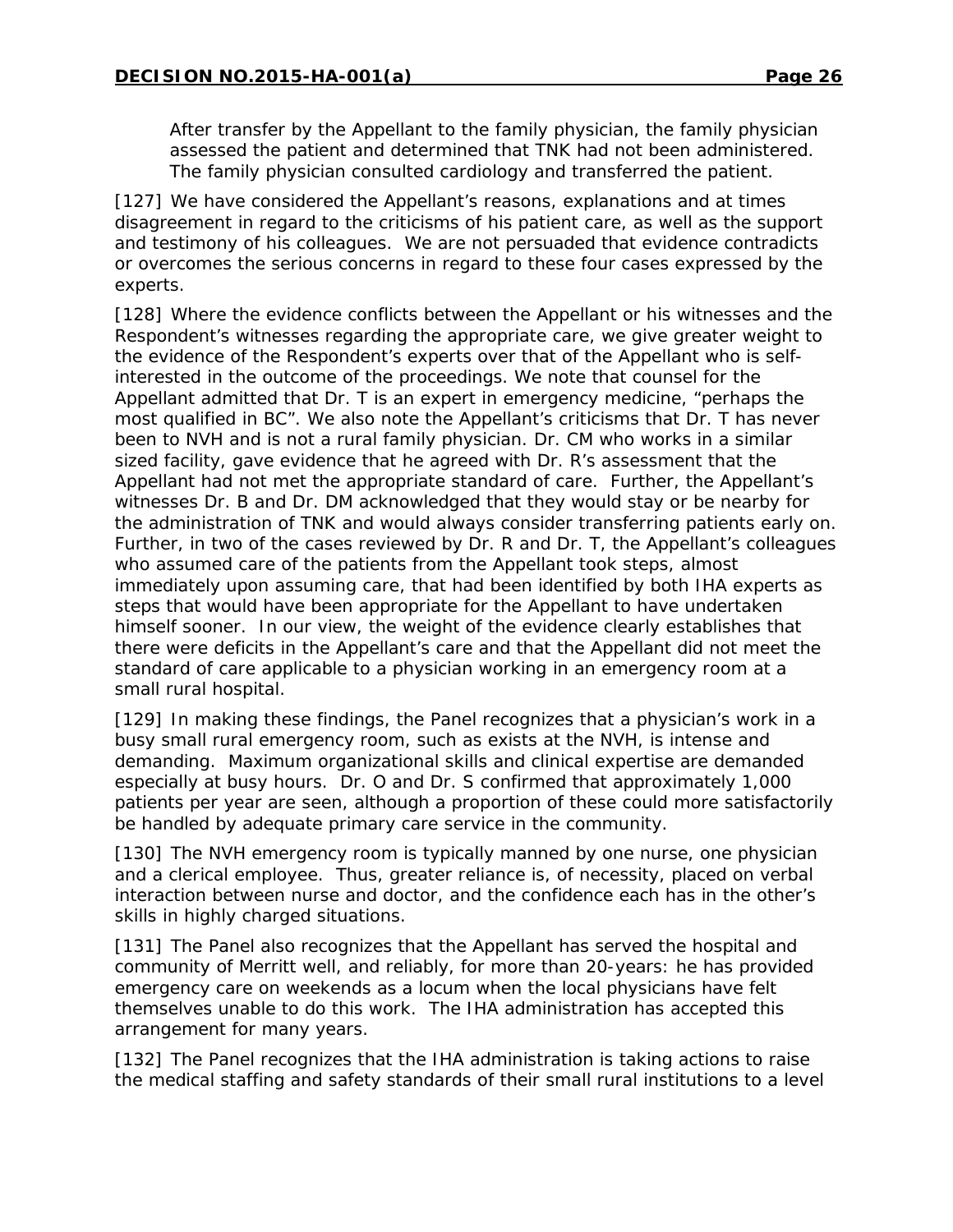commensurate with those of a modern, small rural hospital as far as is possible within the available resources.

[133] Notwithstanding these observations, the Panel has concluded that the clinical tendencies - or habits - of the Appellant during his duties in the four cases at issue, were not of an appropriate standard. In particular, his disregard for proper documentation in the patients' charts is of concern. The dictation of a full summary and discharge note was often delayed. In an emergency room situation, such a practice does not adequately fulfill the requirement for patient safety or for the integrity of quality of patient care. This is especially the case where the patient remains under observation and treatment in an emergency room. Even where the unit is small, a minimum of clear case notes is expected. During his testimony, the Appellant acknowledged that he had "communications issues" and that his charting "might be deficient". The Appellant admitted in Case #4 that he had not checked that the nursing staff had administered the TNK nor did he check the patient's ECG.

[134] The Panel notes Dr. S's testimony that, subsequent to the four cases in 2013, the IHA conducted a "significant chart review" of the medical records of physicians at the NVH. This review found that the standard of records generally at the NVH was better than the records kept for the Appellant's four cases. Although it is not clear what the time period of the review was, it may be assumed that some of the Appellant's other cases were included in this chart review and not identified as problematic.

[135] The Panel also finds that, in the cases at issue, the delays in transfer were not appropriate. There is a concern that the delays may reflect reluctance by the Appellant to give up control of the management of the patients. This is not an acceptable practice, particularly in a small rural hospital with limited access to diagnostic equipment, surgical facilities and specialists.

[136] The Panel concludes that the Appellant violated the requirements of the Bylaws and Medical Staff Rules where he failed to meet the accepted standards of care of the IHA with respect to documentation, appropriate clinical decision making, following the IHA-accepted patient care protocols, and providing quality medical care for the patients in the four subject cases.

[137] While recognizing the Appellant's professional interest in this matter, the Panel is satisfied that the evidence before it demonstrates that the Appellant did not meet the quality of care standards applicable in a rural hospital emergency room of the IHA in the four cases.

[138] In making these findings on whether the Appellant met the applicable standard or quality of care, the Panel has not relied upon case #5 or the HART cases. Counsel for the Appellant objected to inclusion of case #5 in the external review by Dr. T and submitted that the Respondent ought not to now raise previous complaints or issues that were not considered by Dr. R when the Appellant was suspended, and which had been dealt with by the hospital without taking any disciplinary action, as justification for the decision to revoke the Appellant's privileges. We agree that case #5 and previous complaints should not be considered in this case in determining the merits of whether the Appellant's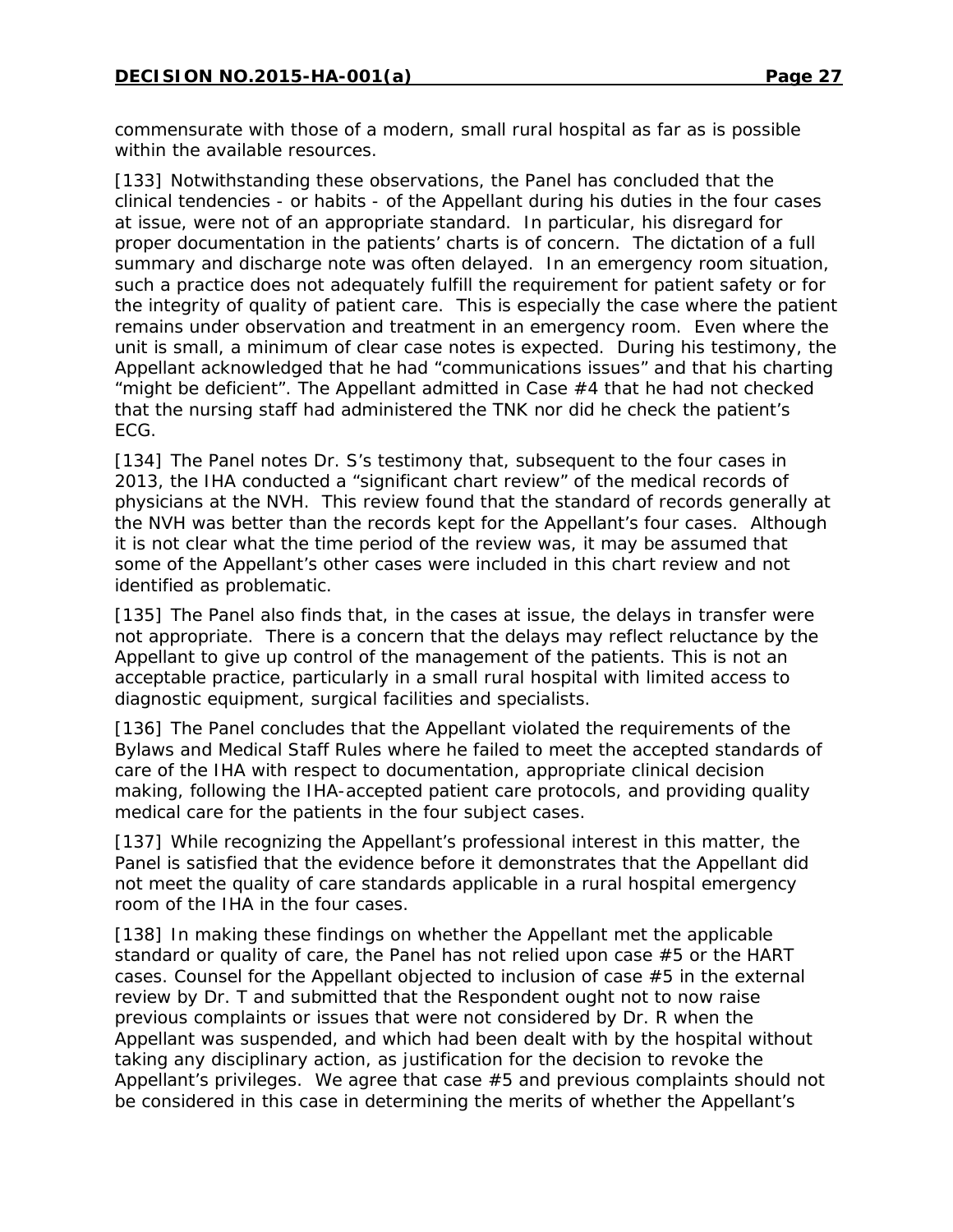practice fell below the standard of care. However, we agree with Counsel for the Respondent that they are relevant in consideration of whether remediation is appropriate, as discussed in the next section.

## **4. Is remediation appropriate in this case?**

[139] The Appellant submits that there is an ethical obligation on the hospital and his professional colleagues to support his efforts at remediation and facilitate his return to the emergency department. Further, the Appellant argues that the Decision ignores the principle of progressive discipline and support of physicians. The Appellant raised concerns about the Respondent raising past issues that had been dealt with (with no disciplinary action) and that were not considered when the suspension was ordered. The Appellant also submits that if there were concerns about his "governability", he ought to have been provided with an opportunity to respond to those allegations and address them on a remedial basis. Further, the Respondent's decision to suspend and revoke his privileges demonstrates a disconcerting lack of support for a long standing member of the medical staff. In effect, the Appellant submits that the hospital "washed its hands" of the Appellant without considering reasonable alternatives such as reinstatement with conditions, further education or remediation, and the concept of progressive discipline, such as other, less drastic punitive sanctions. Given the seriousness of the impact on the Appellant, he submits that the Respondent should have first considered if less onerous conditions were appropriate that would allow him to maintain his privileges.

[140] The Respondent submits that IHA did consider remediation as it is always a consideration in these kinds of cases. However, a review of past incidents demonstrated that remediation had not been successful. Further, the Respondent submits that the nature of the clinical concerns was significant and based on the evidence, it was clear that patients were at risk. It was these findings that the Respondent says formed the basis of the recommendation to suspend and revoke the Appellant's privileges. The Respondent further submits that the Appellant's repeated lack of insight into concerns and the impact of his behavior on others also meant that remediation at the time was reasonably thought not likely to succeed.

[141] The Appellant testified that he is willing to do whatever it takes to get back to work, although he did not acknowledge during his testimony that there may be any issues with his clinical work. Since his suspension, he has taken continuing medical education courses. The Respondent testified that the courses the Appellant has taken do not address his deficiencies. The Appellant noted that there is a charting course which addresses many of the issues raised in the cases presented, but he has not completed the course to date, although he is signed up for its next session in the fall of 2016.

[142] The Panel finds that the concerns about patient safety have not been adequately addressed by the Appellant either in the evidence presented at this hearing or in his assurances that he is willing to accept feedback, learn from the past and modify his practice going forward.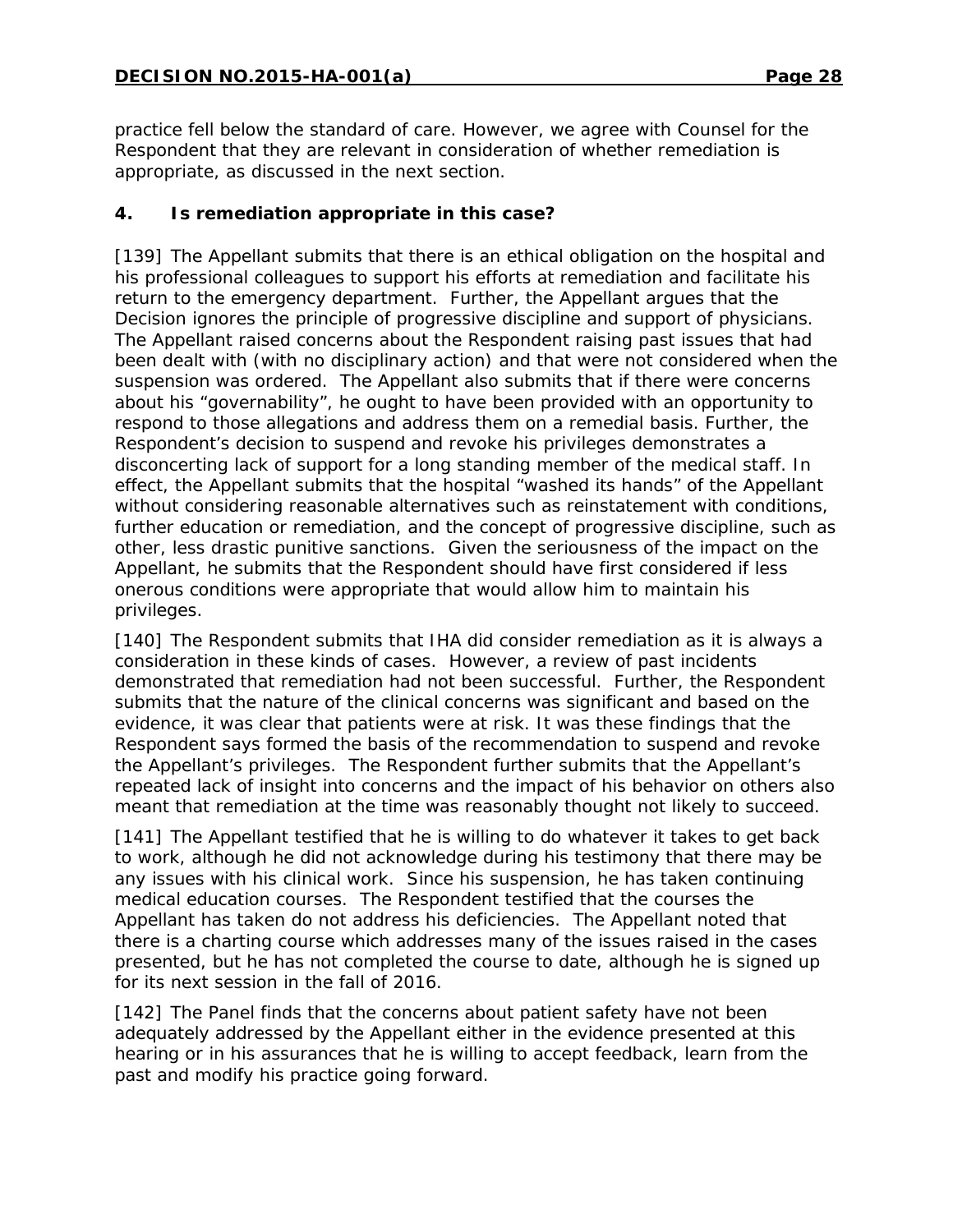[143] The Respondent's position is that the deficiencies need to be addressed by the Appellant; specifically, he needs to complete a three to six month period working in a large, teaching hospital emergency department under clinical supervision. The quality of his patient care and of his communications can then be assessed. In addition, evidence of continuing medical education focused on remediating his deficiencies is required. The Respondent's position is that the IHA has no role in arranging, or facilitating, any remediation initiatives with the Appellant, and that it is totally the Appellant's responsibility to satisfy the IHA's requirements before he can apply for privileges in any IHA facility.

[144] The Panel finds that, while the Appellant is a skilled, well-educated and trained GP emergency room physician, in the cases discussed above, he failed to fulfill the requirement for sound clinical judgment. Fully developed diagnoses and safe documentation were absent as were proper patient management planning and prompt referral to facilities offering a higher level of care. While it is of serious concern that these four cases arose within a relatively short period of time, in the Panel's view, these deficiencies can be corrected so that the Appellant could be allowed to resume his career within the IHA at some point in the future.

[145] Accordingly, the Panel agrees that there is a place for remediation in this case. However, this must be preceded by a recognition on the part of the Appellant that remediation is necessary. Based on the evidence of the Appellant in discussing the cases considered by the experts, and wherein he continues to defend his deficiencies, we are not satisfied that he has fully acknowledged the problems or learned from these concerns. The Appellant admitted to shared responsibility for the TNK and to significant charting deficiencies, which in and of themselves constitute a breach of the Bylaws and Medical Staff Rules. He has signed up for a charting course to address these. However, there were additional deficiencies in patient care, not admitted by the Appellant but established on the evidence, in regard to his clinical judgment, transfers, assessments, handovers and communications with colleagues. While we find that there is a greater recognition on his part now of some of the deficiencies, it is yet to be tested and we see no evidence of concrete steps to address them.

[146] In *Ng v. Richmond*, the HAB stated at page 40 that, for remediation to be successful, there are six conditions to be met by an applicant for privileges:

- 1. The applicant is able to accept constructive criticism, and is willing to truly recognize and accept problems.
- 2. The applicant must be willing to demonstrate, following mentoring, that he can meet the standards of the hospital to which he is applying.
- 3. The applicant's associates must be willing to obligate themselves to supervise.
- 4. There must be support for this type of supervisory program.
- 5. Someone must be responsible for carefully monitoring all aspects of the program.
- 6. Patients' rights must be completely considered.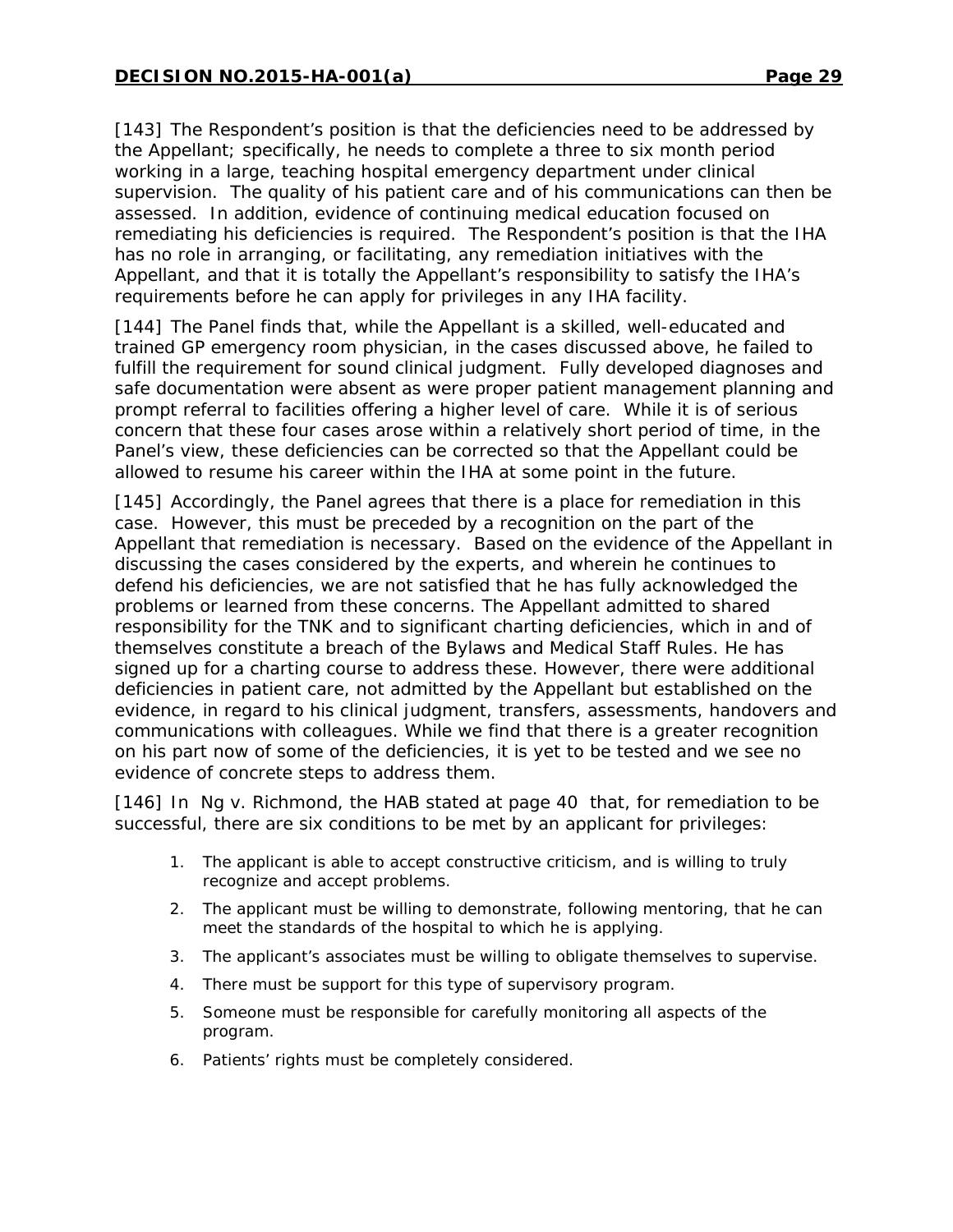[147] Although the Panel has not considered case #5 or the HART cases in determining whether the Appellant met the applicable standard of care in the four cases, these cases are appropriately considered for the purposes of determining what remediation, if any, should be imposed. These cases assist in addressing the above criteria for remediation in this case. For instance, in case #5, the Appellant's documentation, bedside interactions, and degree of evaluation of the patient were not appropriate. The Appellant demonstrated that he underestimated the severity of some of this patient's injuries and displayed a tendency to delay transfer to a higher referral institution. The Panel finds that, while no serious complication occurred as a result of the management of this case and no disciplinary action was taken regarding this matter, it is shows a pattern of conduct. The fact that the same or similar issues arose in 2013, also indicates that the Appellant lacks insight into his deficiencies, or fails to accept them, and has not remedied his behavior, contrary to conditions 1 and 2 (above). This justifies additional remedial measures being imposed before applying for privileges in the IHA.

[148] In addition, the Panel concludes that the position of the IHA makes it challenging for the Appellant to successfully achieve remediation within the IHA, and possibly any other health authority in BC. The Panel notes that the Appellant has provided approximately 20 years of dependable service in the emergency room of the NVH, and locum coverage in other rural hospitals within the IHA's territory. A review of patient records at the NVH by the IHA does not appear to have found other instances of substandard care by the Appellant. Only one other case reflecting poor quality patient care (case #5) was identified in 2009.

[149] The Appellant remains a physician licensed by the BCCPS. Based upon this fact, it appears that the BCCPS is satisfied that the Appellant has the basic competence to practice medicine in BC.

[150] There was testimony that there are currently two family practice vacancies in the Merritt community. Relief for the NVH physicians by temporary staff appointments and itinerant GPs is needed on a continuous basis. The NVH physicians testified that the staffing arrangements are currently less satisfactory than they would wish. Physicians working in rural communities require access to physicians willing to provide temporary coverage during their absences from their practices. They need relief to reduce stress that may lead to "burn out".

[151] Recent changes to the allocation and administration of medical staff categories in the IHA negates the use of the locum staff category for relief emergency room coverage at the NVH. This is the category of privileges that the Appellant has requested be reinstated in this appeal. Temporary staff is now the accepted category for such relief coverage.

[152] The Panel notes that the IHA decision does not preclude the Appellant from now taking steps to address the deficiencies that have been identified and applying for privileges within IHA at some future date on the basis of his remediation, subject, of course to the reviewing medical advisory committee being fully cognizant of the past events. Noting the support of the Appellant by his colleagues and hospital staff, we encourage the Appellant to undertake appropriate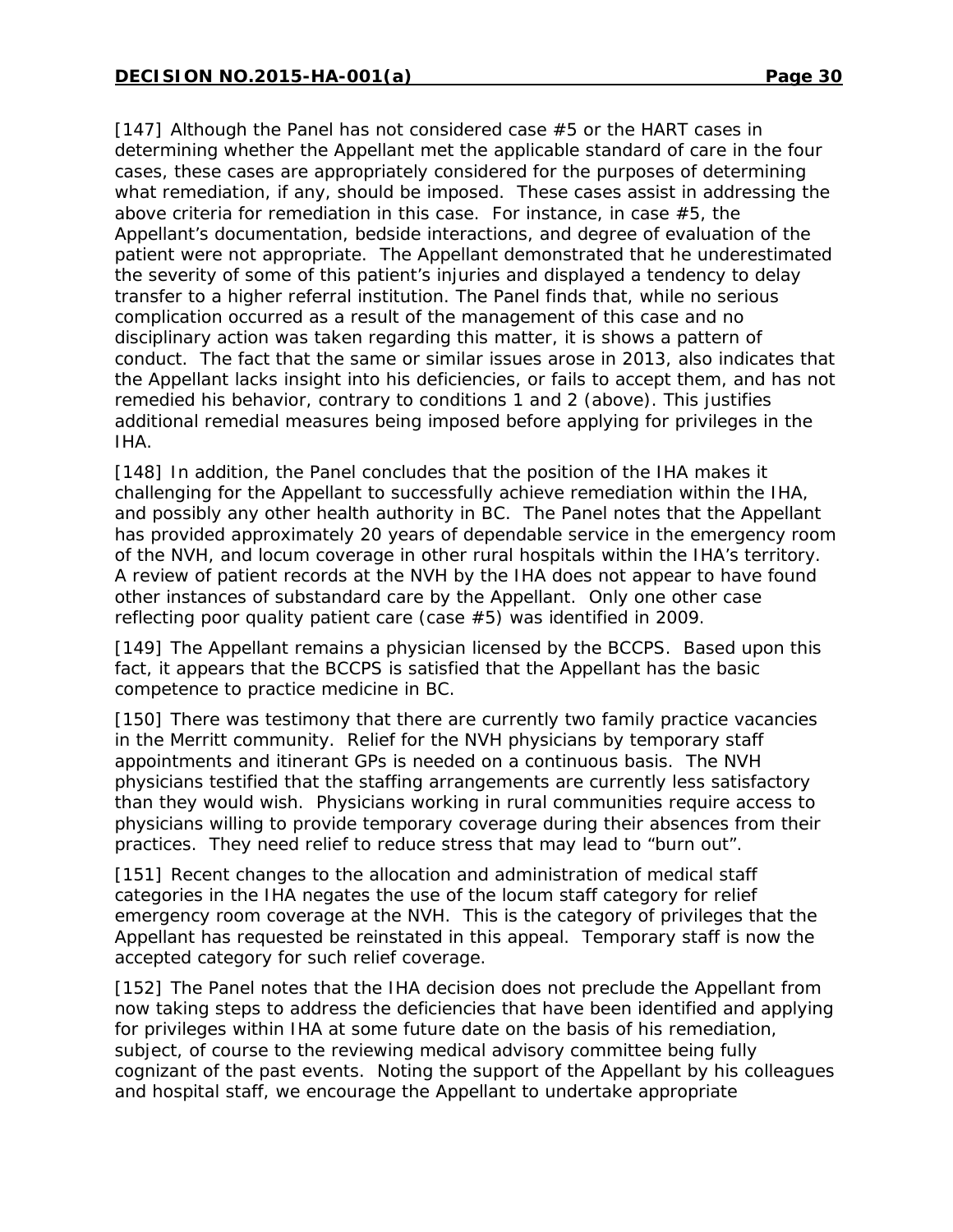remediation and reapply for appropriate privileges. However, for all the reasons stated above the Panel is not prepared to reinstate his privileges at this time with conditions related to such remediation. The assessment of the adequacy of any remedial efforts and the decision to approve future privileges is best left to the judgment of the relevant decision-makers at the time any such application is made.

[153] The Respondent has expressed an openness to receive, and consider, an application for privileges from the Appellant once he has completed remediation satisfactory to the IHA. It is appropriate that whoever in the IHA reviews any future application for privileges by the Appellant be informed of the Appellant's suspension, the reasons for the suspension, as well as the nature and extent of the Appellant's remediation initiatives.

[154] The Panel is concerned that IHA has expressed no willingness to work with the Appellant during his remediation. The Appellant, for his part, needs to acknowledge his clinical deficiencies. He also needs to undertake initiatives to remediate his deficiencies to the satisfaction of the IHA medical administration if it remains his goal to apply for any privileges within IHA. This will require that the IHA Medical Administration clearly delineates its expectations for his successful remediation.

[155] Further, an appointment would only be considered if the Appellant can satisfy the IHA that he has followed, and completed, a remedial pathway. For this to happen, the IHA first needs to clearly delineate its requirements for the Appellant's remediation and we recommend that it do so. The remediation process could be facilitated by IHA undertaking to enable the Appellant to work under supervision in an IHA hospital emergency department. In addition, the committee considering any future appointment should be provided with evidence that the Appellant has completed a process of remediation acceptable to the Medical Administration of the IHA.

[156] The Panel notes that the Appellant is no longer able to apply for the type of locum privileges he previously enjoyed in the NVH emergency room, as that category staffing arrangement no longer is available. He would therefore be required to apply for privileges in the appropriate staff category.

[157] Finally, as the Panel has determined that the suspension and revocation was justified, we do not need to make any finding in regard to the Respondent's alternative argument that there is no current need for the Appellant's locum tenens privileges to be reinstated.

## **DECISION**

[158] The Panel has taken into account all of the evidence and argument in this case, whether or not it has been expressly referenced in the decision.

[159] The Panel is aware of the significant impact of the Decision on the Appellant and his ability to practice in his chosen field in the way in which he wishes to. However, the evidence, on balance, satisfies the Panel that the suspension and